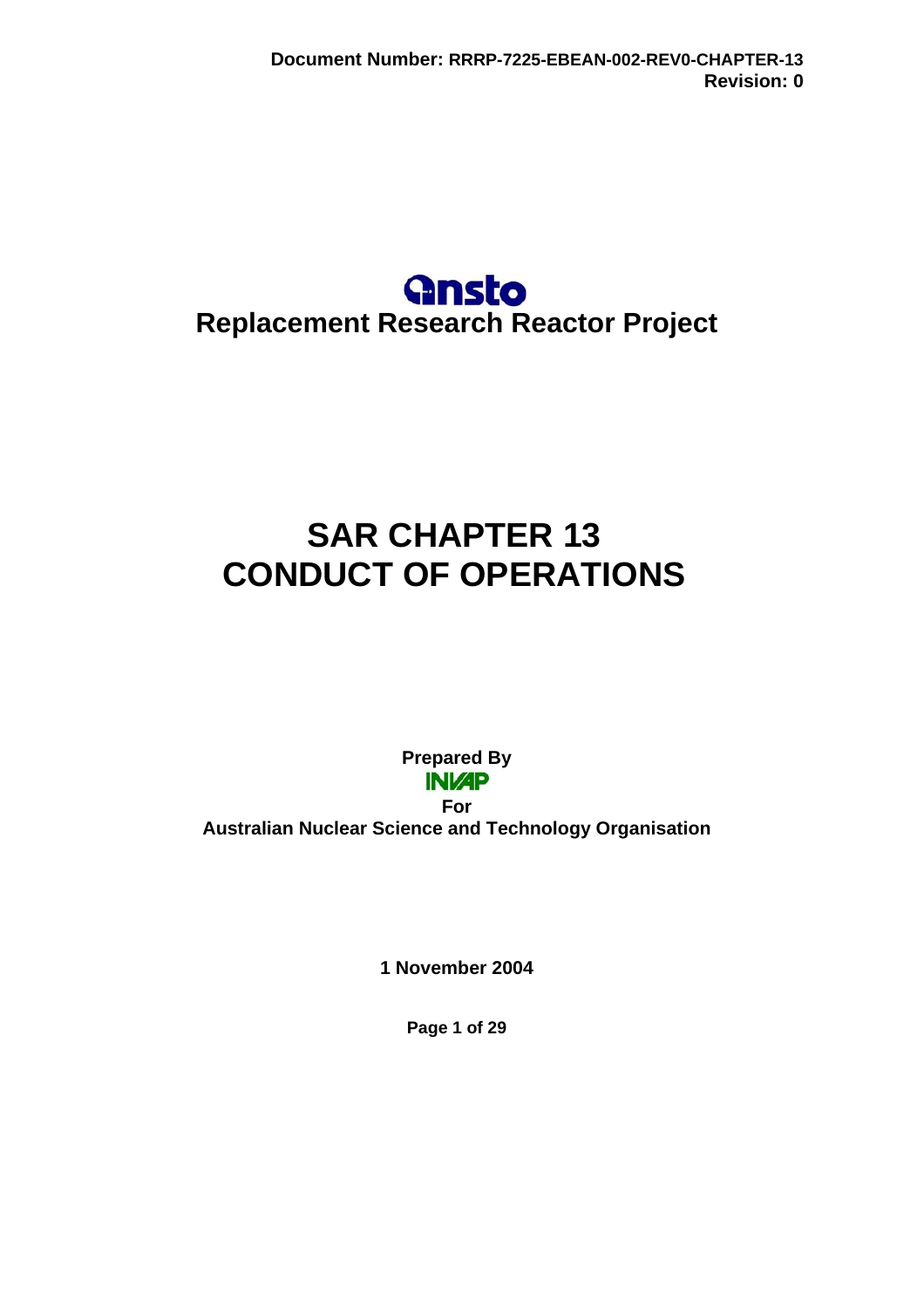| <b>ANSTO</b>                       |                                                                                     | Document N°: RRRP-7225-EBEAN-002-Rev0-<br><b>CHAPTER-13</b><br>Revision: 0 |                      |           |
|------------------------------------|-------------------------------------------------------------------------------------|----------------------------------------------------------------------------|----------------------|-----------|
| <b>Replacement Reactor Project</b> |                                                                                     | Document Title: SAR - CHAPTER 13, Conduct<br>of Operations                 |                      |           |
| <b>REVISION SHEET</b>              |                                                                                     | Ref No:                                                                    |                      |           |
|                                    |                                                                                     | Print name, date and sign or initial                                       |                      |           |
| Revision                           | <b>Description of Revision</b>                                                      | Prepared                                                                   | Checked/<br>Reviewed | Approved  |
| $\mathbf 0$                        | Original issue for public release                                                   | <b>KJH</b>                                                                 | <b>KWH</b>           | <b>GW</b> |
|                                    |                                                                                     |                                                                            |                      |           |
|                                    |                                                                                     |                                                                            |                      |           |
|                                    | Notes: 1. Povicion must be verified in accordance with the Quality Plan for the job |                                                                            |                      |           |

Notes: 1. Revision must be verified in accordance with the Quality Plan for the job.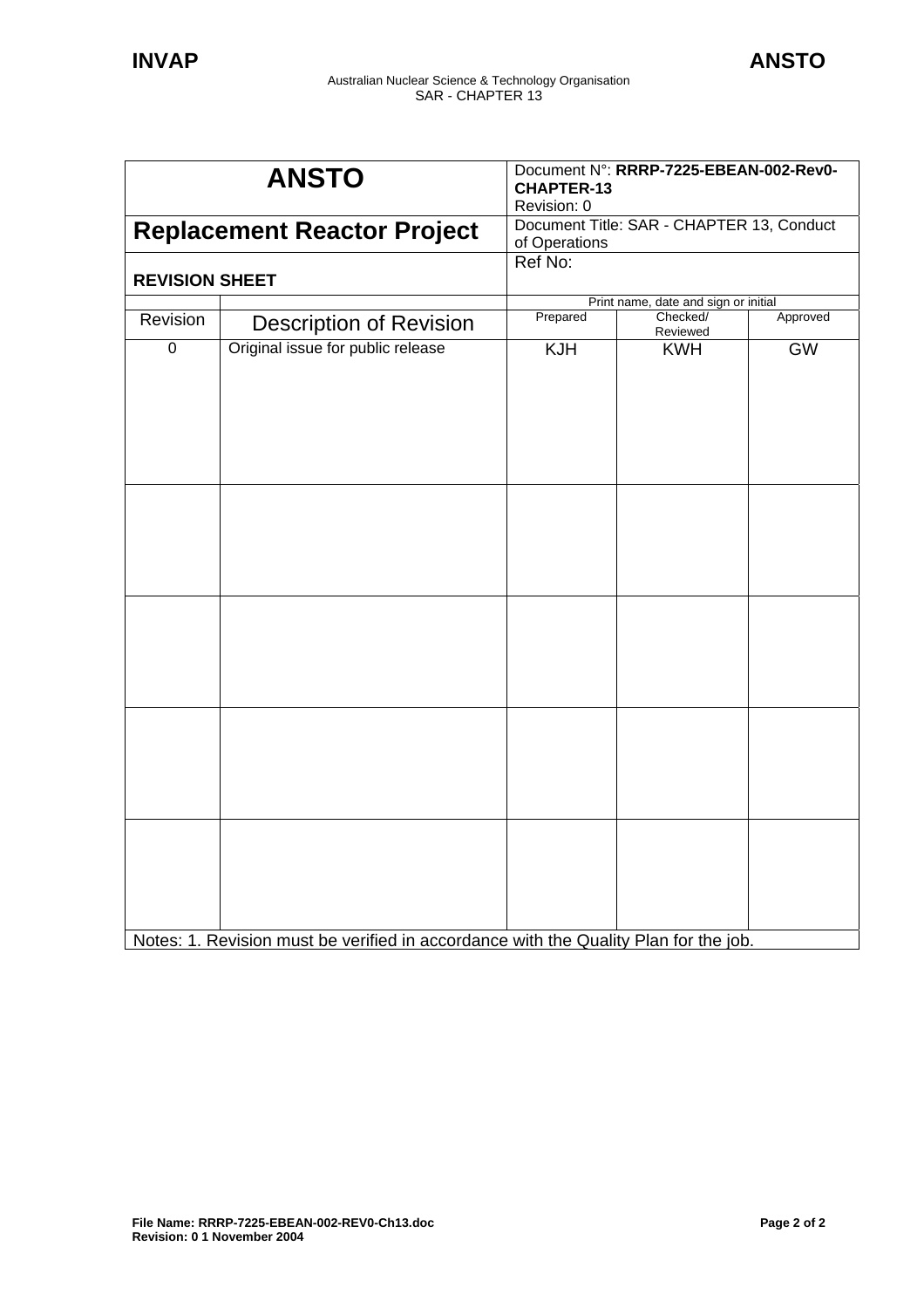# **TABLE OF CONTENTS**

# **13 CONDUCT OF OPERATIONS**

#### **13.1 Introduction**

#### **13.2 Organisational Structure**

#### 13.2.1 Responsible Body

- 13.2.2 Organisational Structure of the Responsible Body
- 13.2.3 Organisational Structure for the Conduct of Reactor Facility Operations
	- 13.2.3.1 Reactor Manager
	- 13.2.3.2 Reactor Operations Leader
	- 13.2.3.3 Reactor Maintenance Leader<br>13.2.3.4 Reactor Utilisation Leader
	- 13.2.3.4 Reactor Utilisation Leader<br>13.2.3.5 Systems Engineering Lead
	- Systems Engineering Leader
	-
	- 13.2.3.6 Nuclear Analysis Leader<br>13.2.3.7 Other Support Roles **Other Support Roles**
	- 13.2.3.8 Shift Operations

#### **13.3 Staff Qualification and Training**

- 13.3.1 Reactor Manager
- 13.3.2 Reactor Operations Leader
- 13.3.3 Reactor Maintenance Leader
- 13.3.4 Reactor Utilisation Leader
- 13.3.5 Systems Engineering Leader
- 13.3.6 Nuclear Analysis Leader
- 13.3.7 Other Support Staff
- 13.3.8 Shift Personnel

# **13.4 Training System**

- 13.4.1 Introduction<br>13.4.2 Training for
- **Training for Reactor Operators**
- 13.4.2.1 Initial Classroom Training
- 13.4.2.2 Initial Practical Training
- 13.4.2.3 Ongoing Training
- 13.4.2.4 Evaluation Training Effectiveness
- 13.4.3 Training for Emergencies

#### **13.5 Review and Audit**

- 13.5.1 Management
- 13.5.2 Reactor Assessment Committee
- 13.5.3 Quality

#### **13.6 Facility Documents**

- 13.6.1 Introduction
- 13.6.2 Plans
- 13.6.3 Procedures<br>13.6.3.1 Operating
	- 13.6.3.1 Operating Procedures and Operating Instructions
	- 13.6.3.2 Emergency and Abnormal Operating Procedures
	- 13.6.3.3 Administrative Procedures
	- 13.6.3.4 Surveillance and Test Procedures
	- 13.6.3.5 Maintenance Procedures
	- 13.6.3.6 Waste Handling, Chemistry, and Radiation Protection Procedures
	- 13.6.3.7 Reactor Utilisation Procedures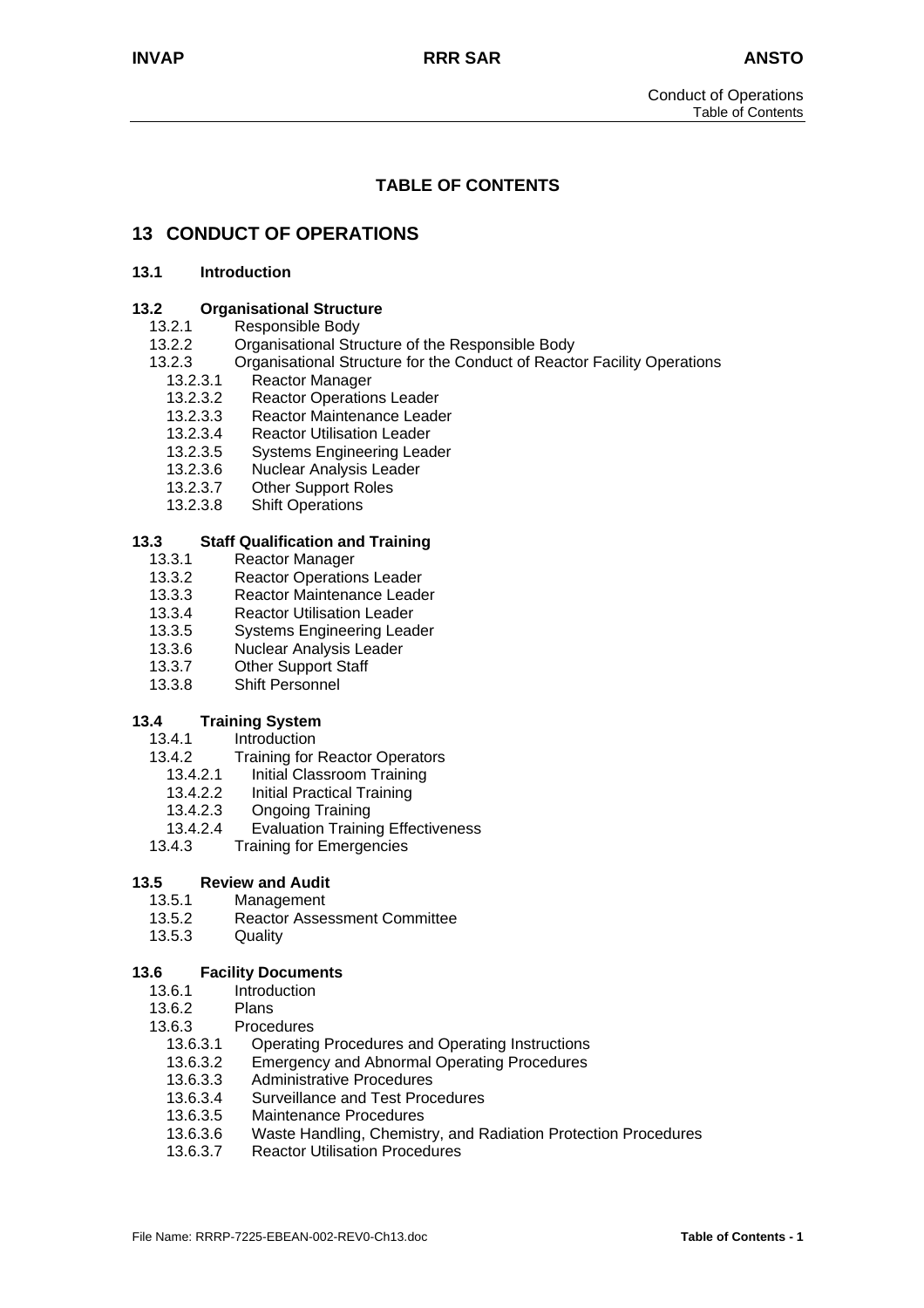13.6.4 Procedure Change Process

#### **13.7 Maintenance, Testing and Inspection**

#### **13.8 Physical Security**

# **13.9 Records and Reports**

- Outline of Record Contents
- 13.9.1.1 Operating logs
- 13.9.1.2 Movement of Nuclear Fuel<br>13.9.1.3 Radiation Dose and Medica
- Radiation Dose and Medical Examinations
- 13.9.1.4 Effluent and Environmental Monitoring
- 13.9.1.5 Abnormal occurrence reports
- 13.9.1.6 Documents on Training
- 13.9.1.7 Storage and Retention Requirements

*End of Table of Contents*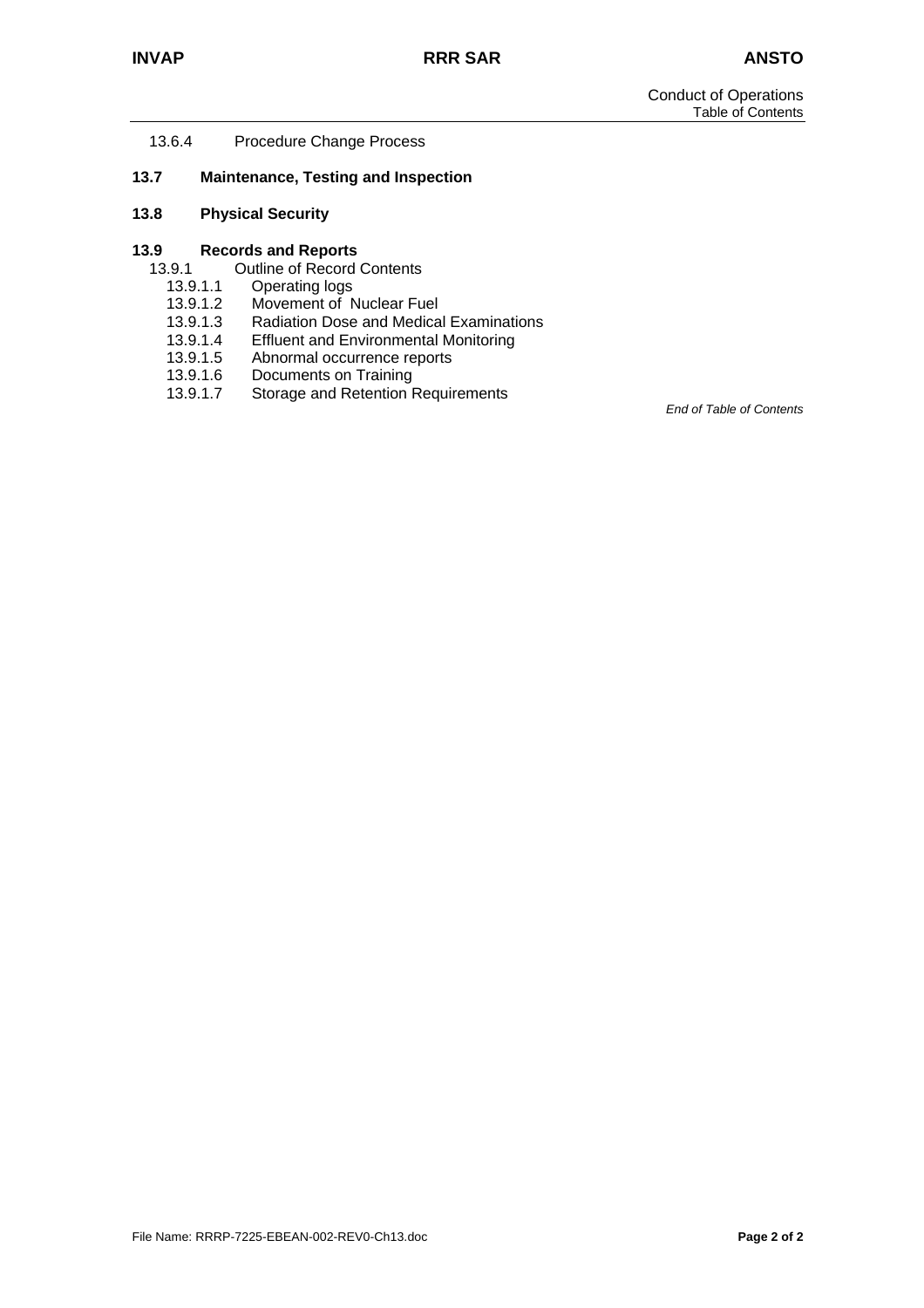# **13 CONDUCT OF OPERATIONS**

#### **13.1 INTRODUCTION**

This chapter provides a description of the organisational structure and responsibilities for the conduct of operations of the Replacement Research Reactor Facility (Reactor Facility). It addresses staffing, qualification and training, assessment, procedures, maintenance, testing and inspection, security, records and reports. The description applies to Reactor Facility operations following completion of commissioning activities.

The safe operation of the Reactor Facility requires that the organisational structure be clearly defined and personnel appropriately qualified. In addition to technical knowledge and abilities, Management and personnel involved in operation and maintenance of the reactor should be imbued with a healthy safety culture. Lines of authority, responsibility, and communication are defined and documented.

The objectives of this chapter are:

- 1. To describe the general safety arrangements applicable to the safe conduct of operations of the facility.
- 2. To provide a summary description of the proposed organisational structure and associated operational arrangements.
- 3. To identify features of the proposed organisational structure and associated operational arrangements that contribute to nuclear safety and radiation protection.

Australian Nuclear Science and Technology Organisation (ANSTO) is responsible for ensuring that the Reactor Facility is operated in a safe manner that does not jeopardise public health and safety. The corporate officer with ultimate responsibility for the Reactor Facility is the ANSTO Executive Director. The Reactor Manager is directly responsible for the safe operation of the Reactor Facility and has control over those activities associated with the ongoing operation and maintenance of the Reactor Facility. A single individual, the Shift Manager, is responsible for operating the Reactor Facility safely and maintaining compliance with the Operational Limits and Conditions. The Reactor Facility is operated within the framework of a documented Quality Management System and in accordance with conditions of an Operating Licence issued by ARPANSA.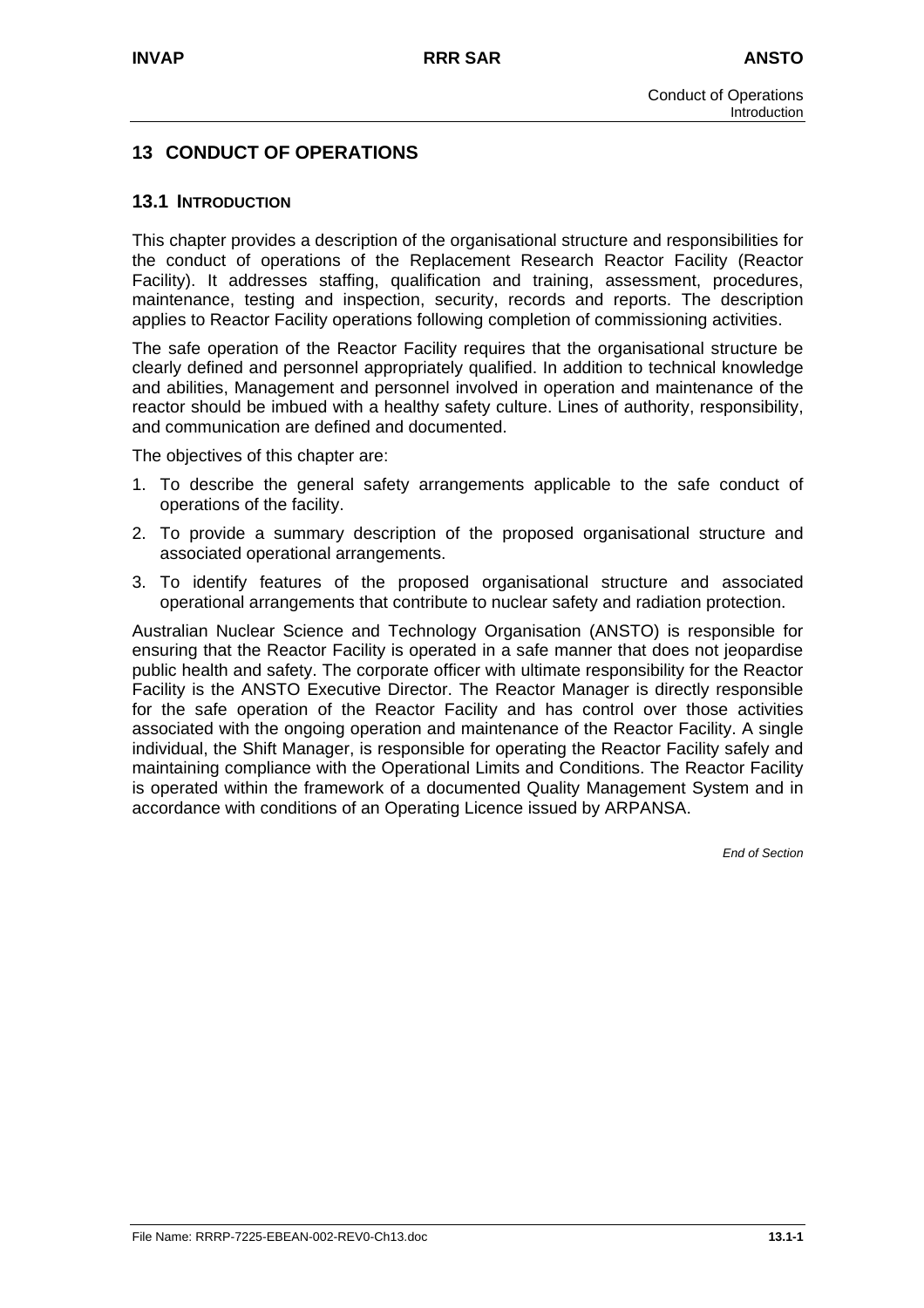# **13.2 ORGANISATIONAL STRUCTURE**

# **13.2.1 Responsible Body**

ANSTO is the organisation responsible for the safe operation of the Reactor Facility. This national organisation is the centre for nuclear research and development, and provides a broad range of technical expertise to support national interests. ANSTO is a body corporate established by the Australian Nuclear Science and Technology Organisation Act of 1987. The functions and general powers are set out in the Act. ANSTO has many years of experience in research reactor operations.

ANSTO is responsible for:

- a) Ensuring that operations are consistent with ARPANSA regulations and comply with licence conditions.
- b) Ensuring that personnel are competent to perform assigned duties.
- c) Providing sufficient resources for safe operation.
- d) Complying with Operational Limits and Conditions.
- e) Maintaining occupational radiation doses within agreed limits.
- f) Maintaining releases of radioactive material within agreed limits.
- g) Managing nuclear and radioactive materials.

# **13.2.2 Organisational Structure of the Responsible Body**

ANSTO is the Reactor Facility licensee and, as such, has responsibility for nuclear safety and radiation protection. ANSTO assumes full responsibility by ensuring that all elements for safe operation are in place. The integration of the Reactor Facility within ANSTO's overall organisational structure is presented in Chapter 18, Quality Assurance.

# **13.2.3 Organisational Structure for the Conduct of Reactor Facility Operations**

Lines of authority, responsibility, and communication are depicted for the operating organisation in Figure 13.2/1, Operating Organisation. Certain common elements are necessary for an effective reactor staff organisational structure. The ANSTO Executive Director is responsible for ensuring that a strong safety management system is established and maintained. A safety management system is a framework that facilitates safety performance and enhances safety culture. It provides for operational and maintenance support under the direction and supervision of the Reactor Manager<sup>[1](#page-5-0)</sup>. Minimum shift staffing requirements for safe operation are stipulated in the OLCs. The minimum number of shift personnel is sufficient to address all postulated events. These requirements are based on reactor design, which includes defence-in-depth and passive features. Nuclear safety is assured without operator intervention for at least 30 minutes following any postulated event.

The actual number of personnel assigned to undertake operational functions varies, depending upon utilisation requirements. Qualified staff are employed to carry out normal activities, including the supervision of work done by external contractors. Staffing

<span id="page-5-0"></span>  $1$  Although specific role titles are given herein, alternative titles may develop in future Reactor Facility documentation without affecting the safe operation of the Reactor Facility.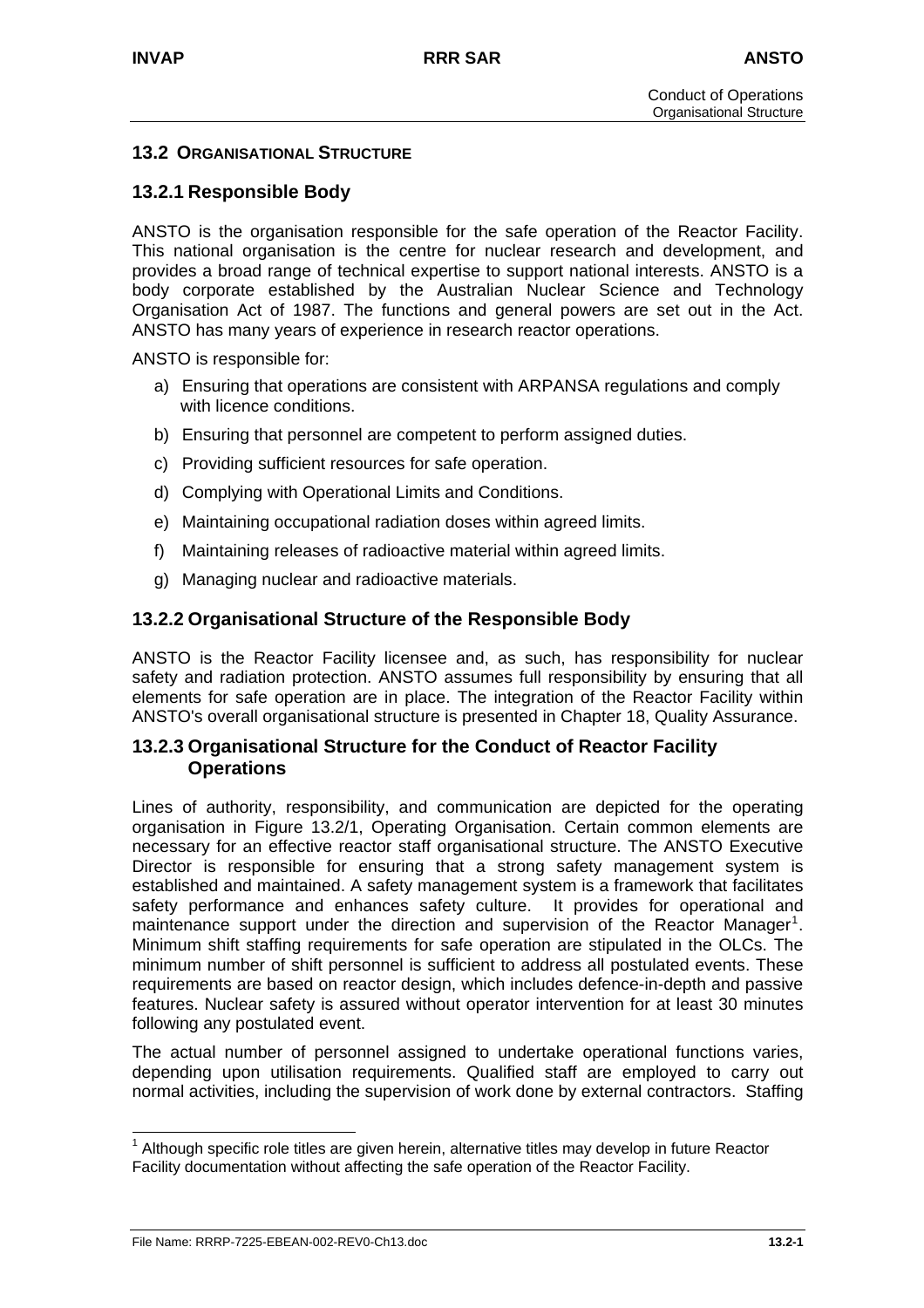arrangements ensure backup for key positions and on-call requirements. Staffing levels take into account attrition and are sufficient to avoid the need for excessive overtime. The ANSTO Executive Director has ultimate responsibility for the operation of the Reactor Facility. The ANSTO Executive Director provides such measures as are needed to ensure acceptable performance of the staff in operating, maintaining, and providing technical support to the Reactor Facility are put in place.

# **13.2.3.1 Facility Nominee**

The ANSTO Executive Director has delegated responsibilities associated with safety of the Reactor Facility to a nominee (ANSTO Policy APOL 2.1 D01). Under this delegation, the nominee has responsibility to develop local arrangements for safety management and to operate the systems to implement these arrangements. The nominee is also able to make, amend or vary the application or applications in the name of ANSTO, pursuant to Section 34 of the *Australian Radiation Protection and Nuclear Safety Act 1998* and Regulation 39(4)(b)(ii) of the *Australian Radiation Protection and Nuclear Safety Regulations 1999*.

# **13.2.3.2 Reactor Manager**

The Reactor Manager is the facility officer directly responsible for the safe operation of the Reactor Facility. The Reactor Manager has control over those activities and resources necessary for safe operation and maintenance of the reactor. Day to day responsibility for safety resides with the Reactor Manager, who ensures that the necessary elements for achieving safety are present and that the need for safety governs operations. These responsibilities consist of reactor operations, maintenance, radiation protection and utilisation. The Reactor Manager is supported in carrying out his role by the Systems Engineering and Nuclear Analysis sections. The Reactor Manager is supported by ANSTO senior management, which assigns adequate financial and technical support. The Reactor Manager is appointed by ANSTO and reports to ANSTO senior management.

# **13.2.3.3 Reactor Operations Leader**

The Reactor Operations Leader is responsible for providing day-to-day supervision and direction to the shift staff at the Reactor Facility. In addition, the responsibility for operations training related to the Reactor Facility resides with the Reactor Operations Leader. The Reactor Operations Leader reports to the Reactor Manager and is appointed by ANSTO.

Accreditation means that personnel have been trained, demonstrated their knowledge and competency and may be authorised to operate the Reactor Facility. Minimum shift staffing is based on ensuring that the Reactor Facility is capable of being operated safely; in particular, minimum shift staffing is that required to ensure nuclear safety at all times, including during any design basis event. One of the authorised operators on shift fulfils a supervisory role as Shift Manager. Authorised operators are appointed by ANSTO.

The Reactor Operations Leader is responsible for ensuring a sufficient number of personnel are rostered on shift to meet the minimum shift staffing requirements. Minimum shift staffing requirements are stipulated in the OLCs.

Responsibility for authorisation of operators is assigned to the Reactor Operations Leader.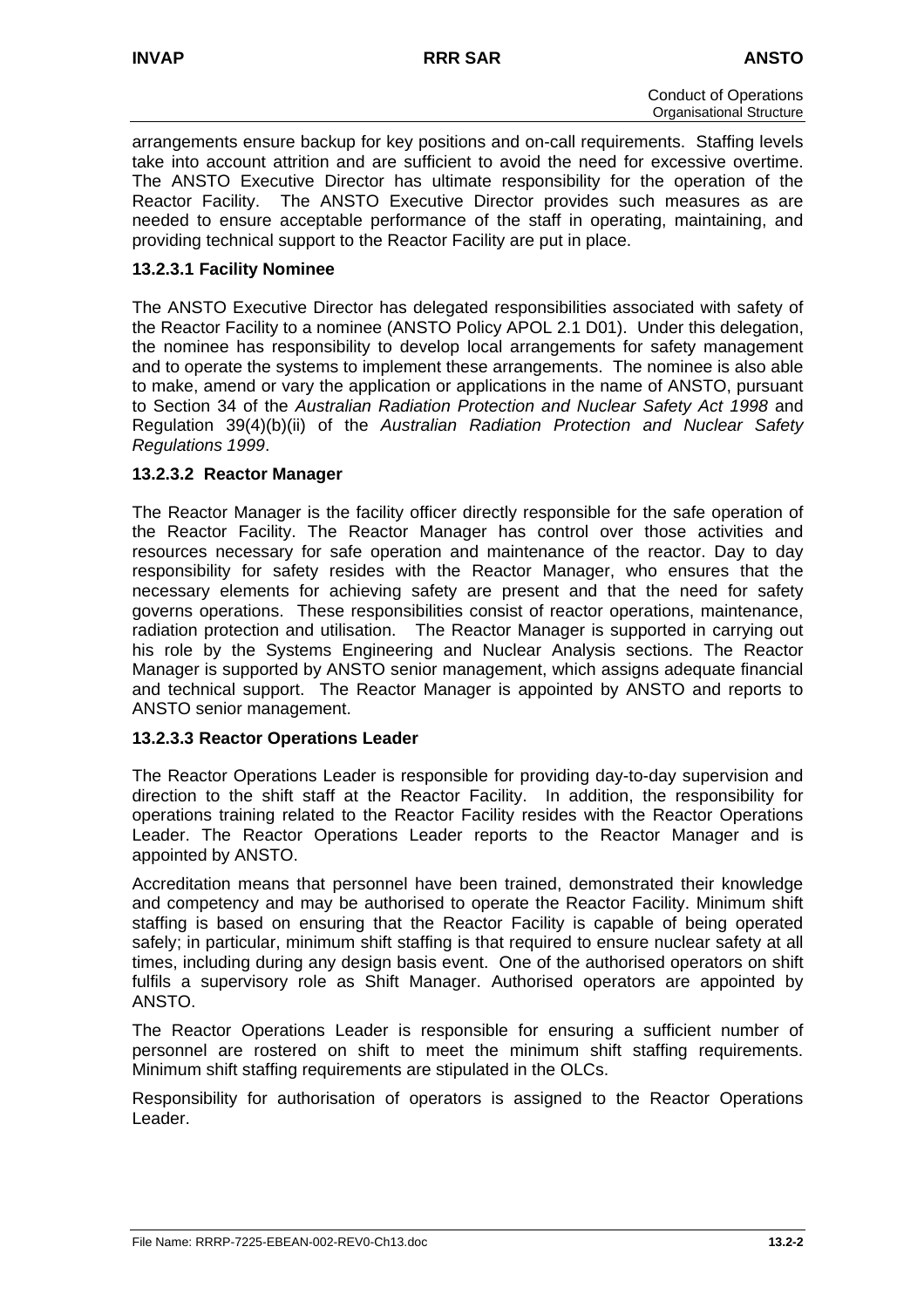# **13.2.3.4 Reactor Maintenance Leader**

The Reactor Maintenance Leader is responsible for the conduct of maintenance at the Reactor Facility. This includes performance of corrective maintenance, preventive and predictive maintenance, and applicable testing. The Reactor Maintenance Leader reports to the Reactor Manager and is appointed by ANSTO.

This section liaises with Reactor Operations in carrying out its maintenance activities and consults with Systems Engineering on the matter of maintenance strategy. Responsibility for the training of staff involved in maintenance activities is assigned to the Reactor Maintenance Leader.

# **13.2.3.5 Reactor Utilisation Leader**

The Reactor Utilisation Leader is responsible for the reactor production facilities at the Reactor Facility. This includes verification of target and canning specifications and calculations, planning and scheduling of irradiations, and movement of irradiation rigs and targets. The Reactor Utilisation Leader reports to the Reactor Manager and is appointed by ANSTO.

This section liaises closely with Reactor Operations in carrying out its production activities and consults with Nuclear Analysis and Systems Engineering on the matter of utilisation strategy.

Responsibility for the training of staff involved in utilisation activities is assigned to the Reactor Utilisation Leader.

#### **13.2.3.6 Systems Engineering Leader**

The Systems Engineering Leader is responsible for providing engineering support to the Reactor Facility. Responsibilities include system and equipment performance monitoring and the control of licensing and design bases documentation. This includes reactor chemistry and maintenance of the Reactor Facility Safety Analysis Report. In addition, the Systems Engineering Leader is responsible for the planning, in consultation with the Reactor Manager, and implementing of facility modifications. The Systems Engineering Leader is appointed by ANSTO.

Responsibility for training of reactor systems engineers, monitoring of safety system reliability and maintenance program effectiveness is assigned to the Systems Engineering Leader.

#### **13.2.3.7 Nuclear Analysis Leader**

The Nuclear Analysis Leader is responsible for the performance of analyses and calculations that support safe Reactor Facility operation. Areas of analysis and calculation include reactor physics, criticality, shielding, thermal/hydraulics, and nuclear fuel management. The Nuclear Analysis Leader is appointed by ANSTO.

Responsibility for the training of analysts and maintenance of the necessary calculation capability is assigned to the Nuclear Analysis Leader.

#### **13.2.3.8 Other Support Roles**

Additional roles provide the necessary functions relating to training and instruction, quality management, licensing and regulation, and administration. Personnel performing in these roles report to the Reactor Manager.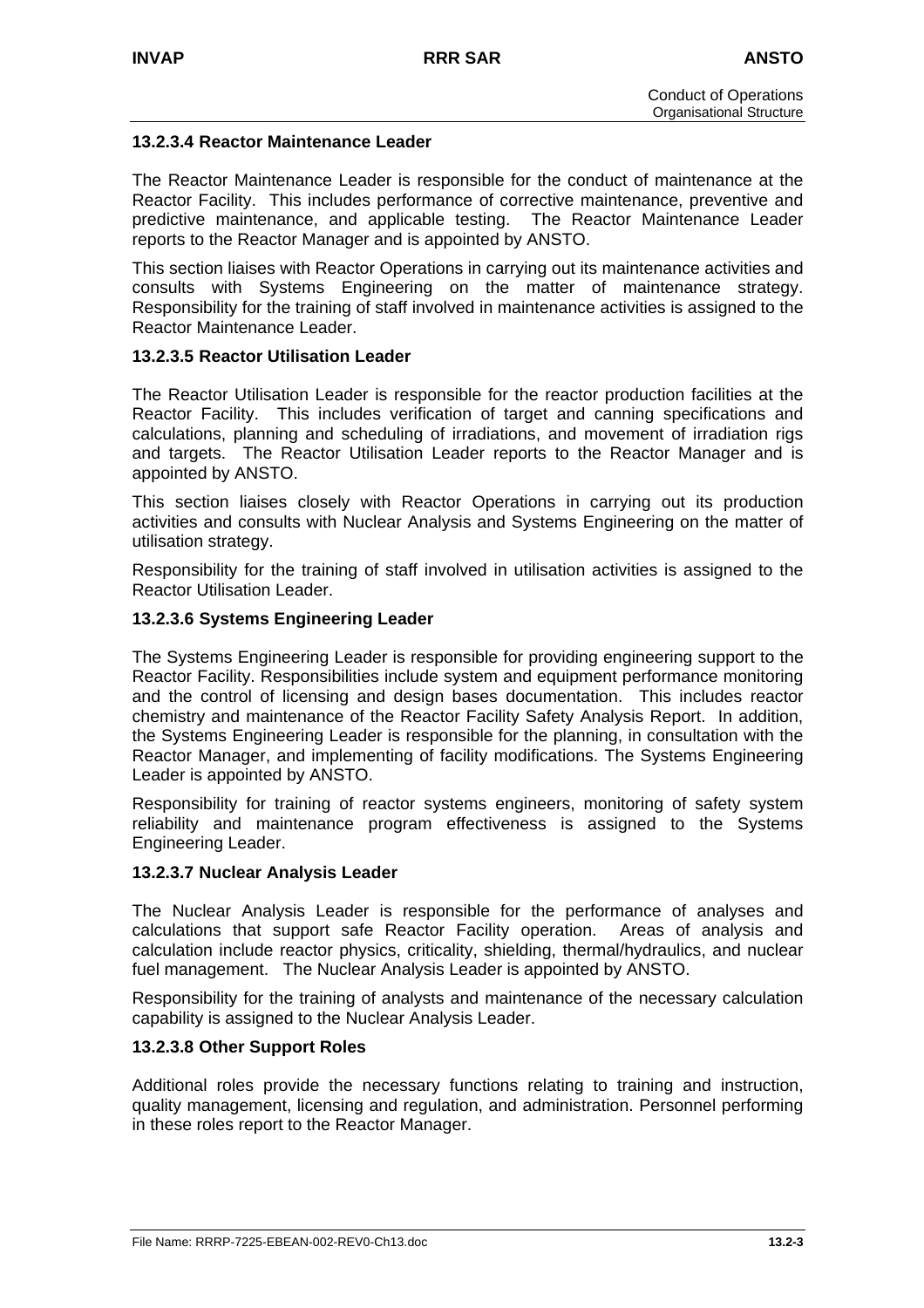Expertise developed over years of nuclear experience is available through the ANSTO infrastructure, thus enabling ancillary support needs to be met efficiently and effectively.

The Radiation Protection Adviser is responsible for the establishment and maintenance of the Radiation Protection Plan for the Reactor Facility. The Radiation Protection Adviser is independent of the Reactor Facility operating organisation and, while dealing with operating organisation staff on a day-to-day basis, is in a reporting relationship that is distinct from that of the Reactor Manager. The Radiation Protection Adviser is appointed by ANSTO. Responsibility for the training of operating and other Reactor Facility staff in aspects of radiation protection is assigned to the Radiation Protection Adviser.

# **13.2.3.9 Shift Operations**

The shift complement meets the requirements of Operational Limits and Conditions at all times. During operation, three individuals are required, at least two of whom are accredited operators. One of the accredited operators on shift fulfils a supervisory role as Shift Manager. Expertise in radiation protection and engineering may be provided by one or more of these individuals. Figure 13.2/2 depicts the on-shift arrangements during operation.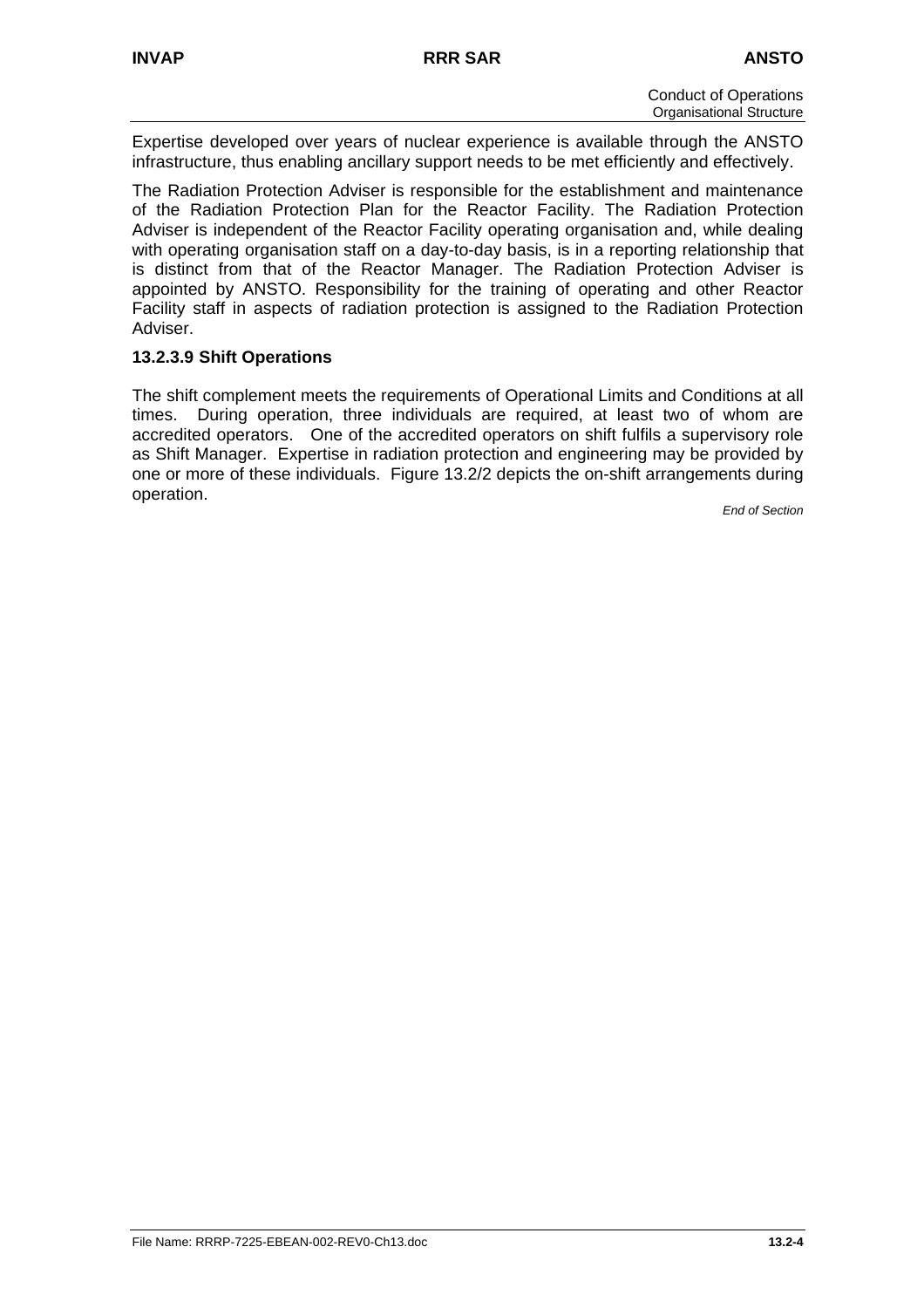

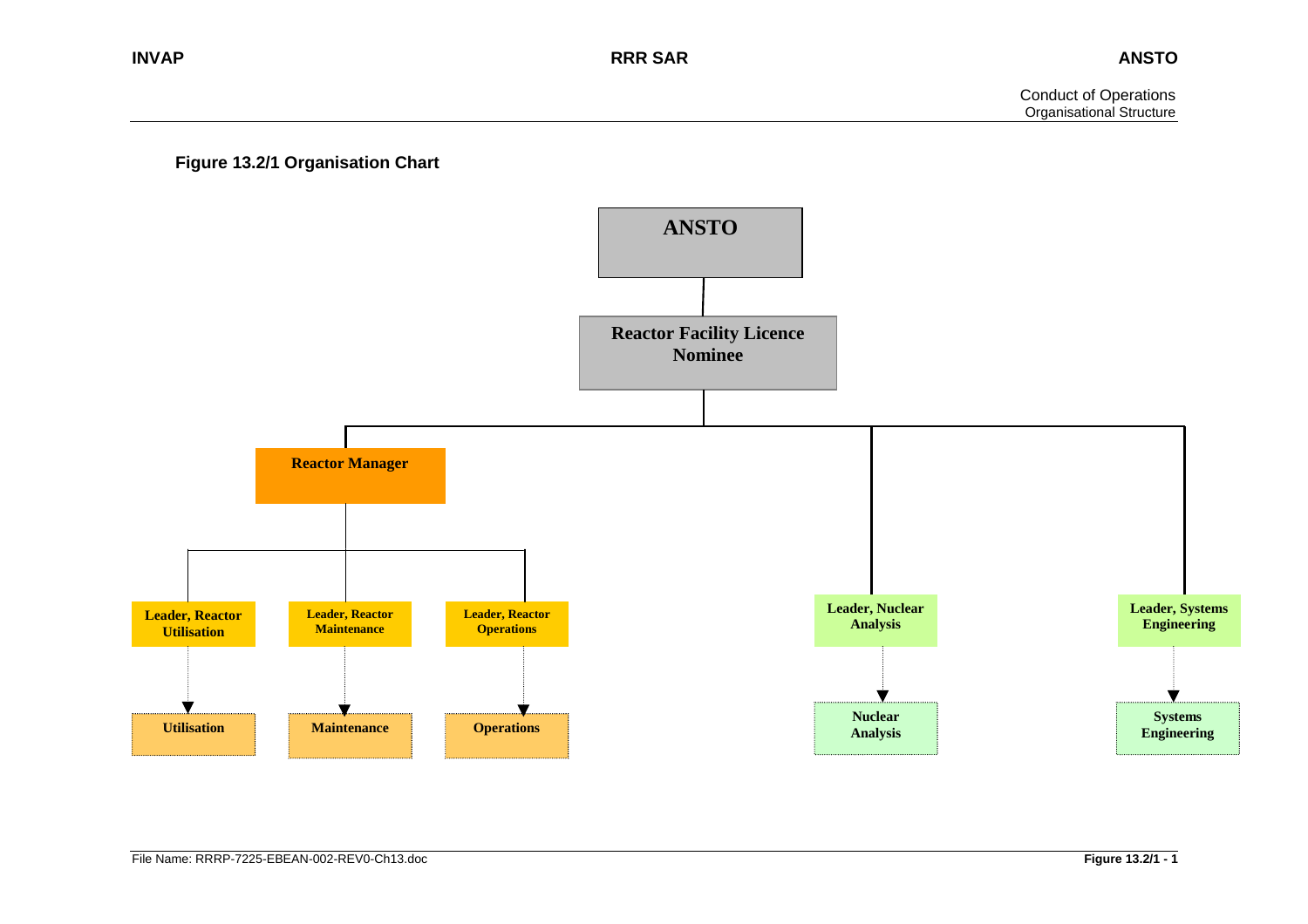**Figure 13.2/2: Shift Organisation During Operation** 



Notes:

- 1. The Shift Manager is an authorised operator.
- 2. Reactor Operators meeting OLC shift staffing requirements are accredited.
- 3. The number on shift depends upon ANSTO requirements. Utilisation personnel may be included in meeting the OLC requirement for non-authorised shift staffing.
- 4. On-call ANSTO support is available to the Shift Manager at all times.

*End of Figures*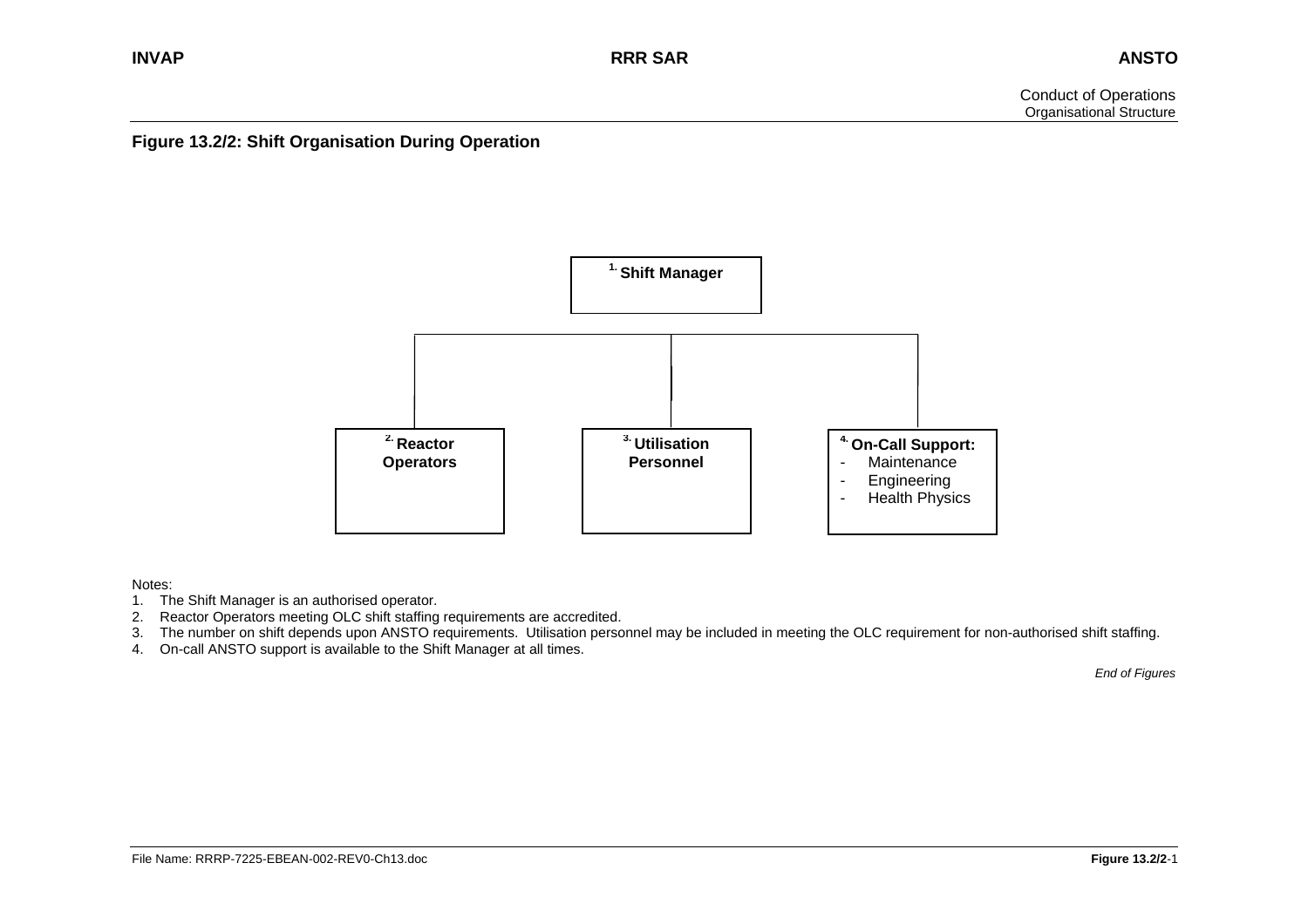# **13.3 STAFF QUALIFICATION AND TRAINING**

Functions important to reactor safety are assigned to competent personnel. The ANSTO Executive Director and Senior Management team have put into place processes that are used to ensure that staff who are appointed to roles in the Reactor Facility can perform those roles so that the Facility is operated safely and efficiently. Through application of these processes Reactor Management arranges for the selection and training of staff for all roles in the Reactor Facility. Personnel selected to leadership roles are able to demonstrate through the selection process that they possess the knowledge, competencies and experience to perform those roles satisfactorily. Furthermore under the auspices of a certified quality system, approved processes and procedures are used to ensure frequent management review of staff performance and training at all levels, so that the capabilities of all staff are such that the Reactor Facility is operated safely and efficiently.

The term "accreditation" refers exclusively to the special qualifications of a reactor operator.

# **13.3.1 Reactor Manager**

The Reactor Manager possesses a minimum of eight years of relevant professional experience, at least six years of which is nuclear reactor facility experience. An advanced degree may fulfil two of the eight years, and some of the nuclear experience on a one-for-one time basis. The Reactor Manager has a university qualification in engineering or science. The Reactor Manager also has knowledge of reactor physics, heat transfer and fluid flow, instrumentation and controls, and radiation safety. The Reactor Manager has operational experience and training comparable to that of an accredited reactor operator.

# **13.3.2 Reactor Operations Leader**

The Reactor Operations Leader has a minimum of five years of relevant professional experience or has assessed equivalent experience and capability. The Reactor Operations Leader has a university qualification in engineering or science. The Leader is, or has been, an accredited reactor operator at a nuclear facility.

#### **13.3.3 Reactor Maintenance Leader**

The Reactor Maintenance Leader has a minimum of five years of relevant professional experience or has assessed equivalent experience and capability and possesses a university qualification in engineering. The Reactor Maintenance Leader is familiar with instrumentation, electrical and mechanical systems maintenance in a safety regulated industry.

# **13.3.4 Reactor Utilisation Leader**

The Reactor Utilisation Leader has a minimum of five years of relevant professional experience with at least two years in the nuclear industry or has assessed equivalent experience and capability. The Reactor Utilisation leader has a university qualification in engineering or science. The Reactor Utilisation Leader has knowledge of target and canning specifications, planning and scheduling of irradiations, and movement of irradiation targets and rigs.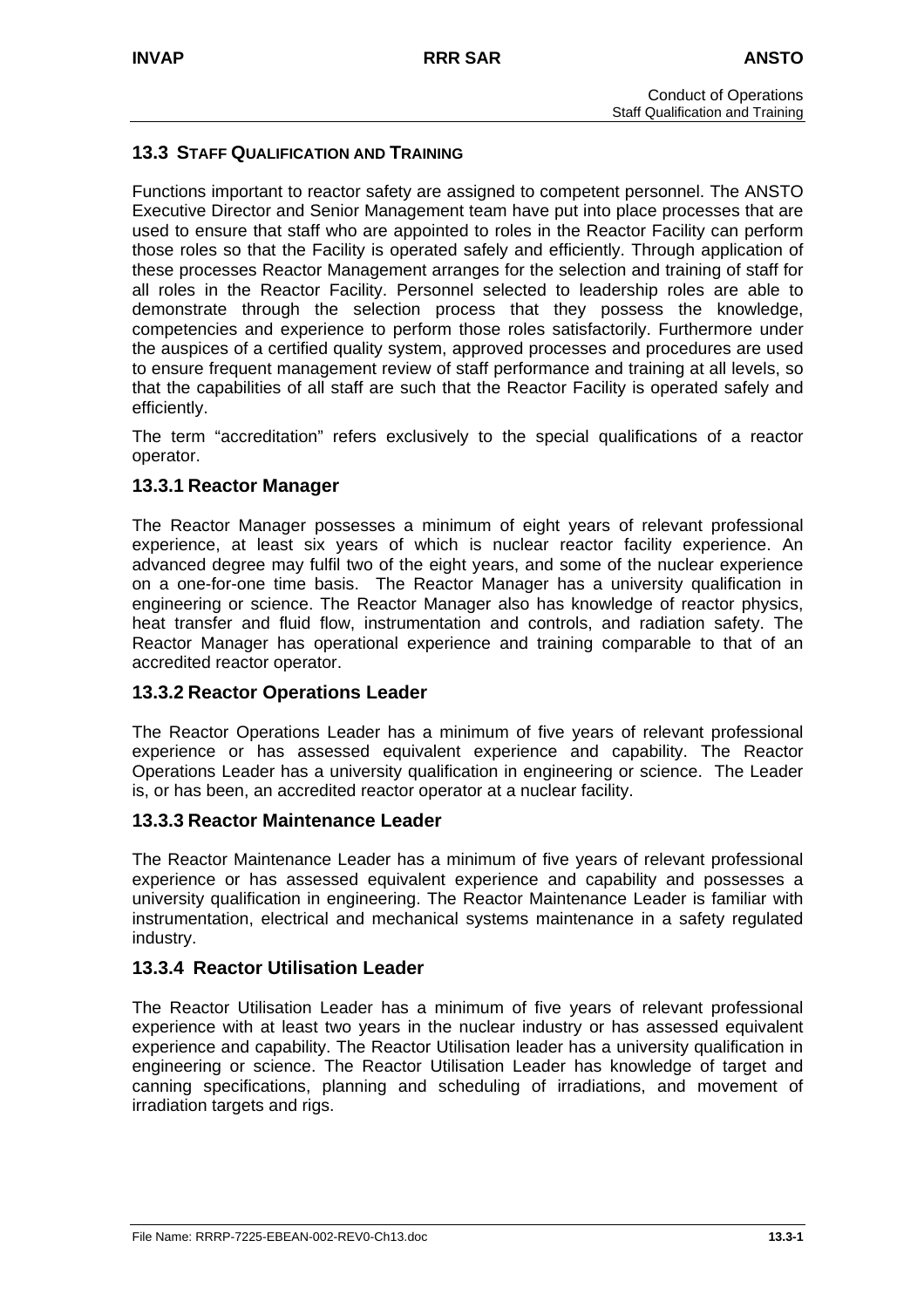# **13.3.5 Systems Engineering Leader**

The Systems Engineering Leader has a minimum of five years of relevant professional experience or has assessed equivalent experience and capability. The Systems Engineering Leader has a university qualification in engineering or science, and has knowledge of nuclear system design and modifications, nuclear systems performance monitoring, and nuclear licensing and design bases documentation. The responsibility for updating the Safety Analysis Report resides with Systems Engineering.

# **13.3.6 Nuclear Analysis Leader**

The Nuclear Analysis Leader has a minimum of five years of relevant professional experience or has assessed equivalent experience and capability. The Nuclear Analysis Leader has a university qualification in engineering or science. The Nuclear Analysis Leader has knowledge of reactor physics, criticality, radiation shielding, thermal/hydraulics, fuel design, and associated computer codes.

# **13.3.7 Other Support Staff**

In general, requirements for reactor support staff are consistent with the role requirements and are identified in role profiles.

The Radiation Protection Adviser has professional experience in applied health physics and radiation protection and possesses a university qualification in engineering or science.

# **13.3.8 Shift Personnel**

Reactor operators are accredited. Reactor operators have a minimum of one year of relevant experience in nuclear reactor operation and possess appropriate tertiary educational credentials equivalent to a technical certificate or higher.

For the commissioning and initial Reactor Facility operating period, reactor operators having specific experience in design, construction and development of the Reactor Facility operations systems, together with demonstrated competence in operation on the reactor control system simulator, will be considered to have experience equivalent to the requirement of one year relevant experience in nuclear reactor operation.

Subsequent to initial Reactor Facility operation, operators will have appropriate operational Reactor Facility experience prior to their application for accreditation. Accredited operators possess the skills, knowledge, and abilities to ensure the safe operation of the Reactor Facility. They have training in transients and accident analysis, including control and mitigation of beyond design basis accidents in which the core may be damaged.

The Shift Manager has reactor operator accreditation. The Shift Manager has relevant nuclear reactor operating experience. In addition to the knowledge and experience gained in reactor operation, the Shift Manager has sufficient experience and leadership competencies to ensure that the shift team carries out its collective responsibilities diligently and efficiently. Commensurate with IAEA guidelines the Shift Manager has extra skills that assist in the responsibility of leading the shift in carrying out normal operational duties and ensuring that if an abnormal event occurs that the Reactor Facility is maintained in a safe condition. The Shift Manager is competent in managing radioactive material handling operations, reactivity control manipulation, event response and OLC compliance.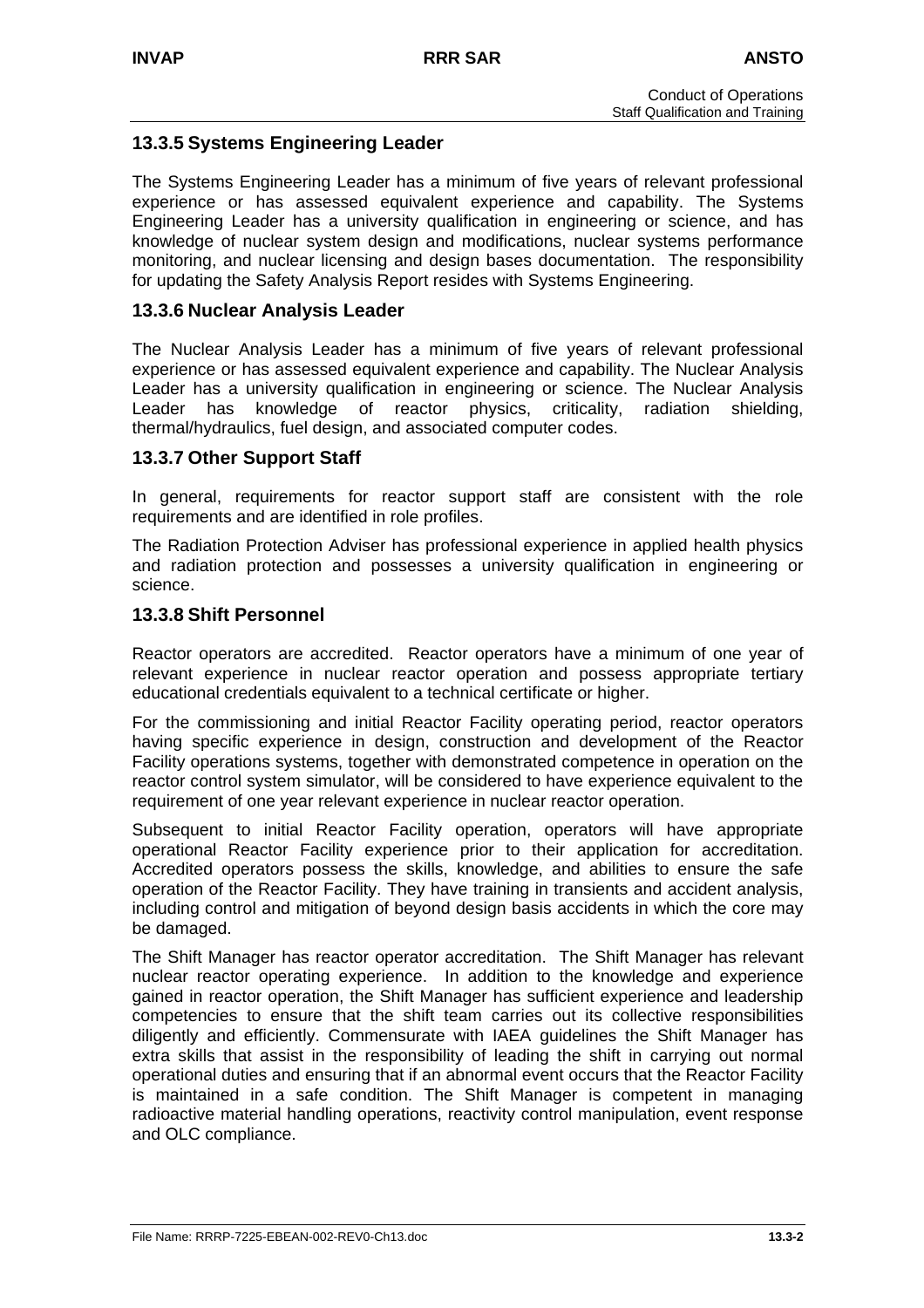Conduct of Operations Staff Qualification and Training

In addition to the role-specific training required, personnel rostered on shift are provided additional training in the areas of health physics and emergency response. Shift personnel are fully capable of performing health physics duties at the Reactor Facility.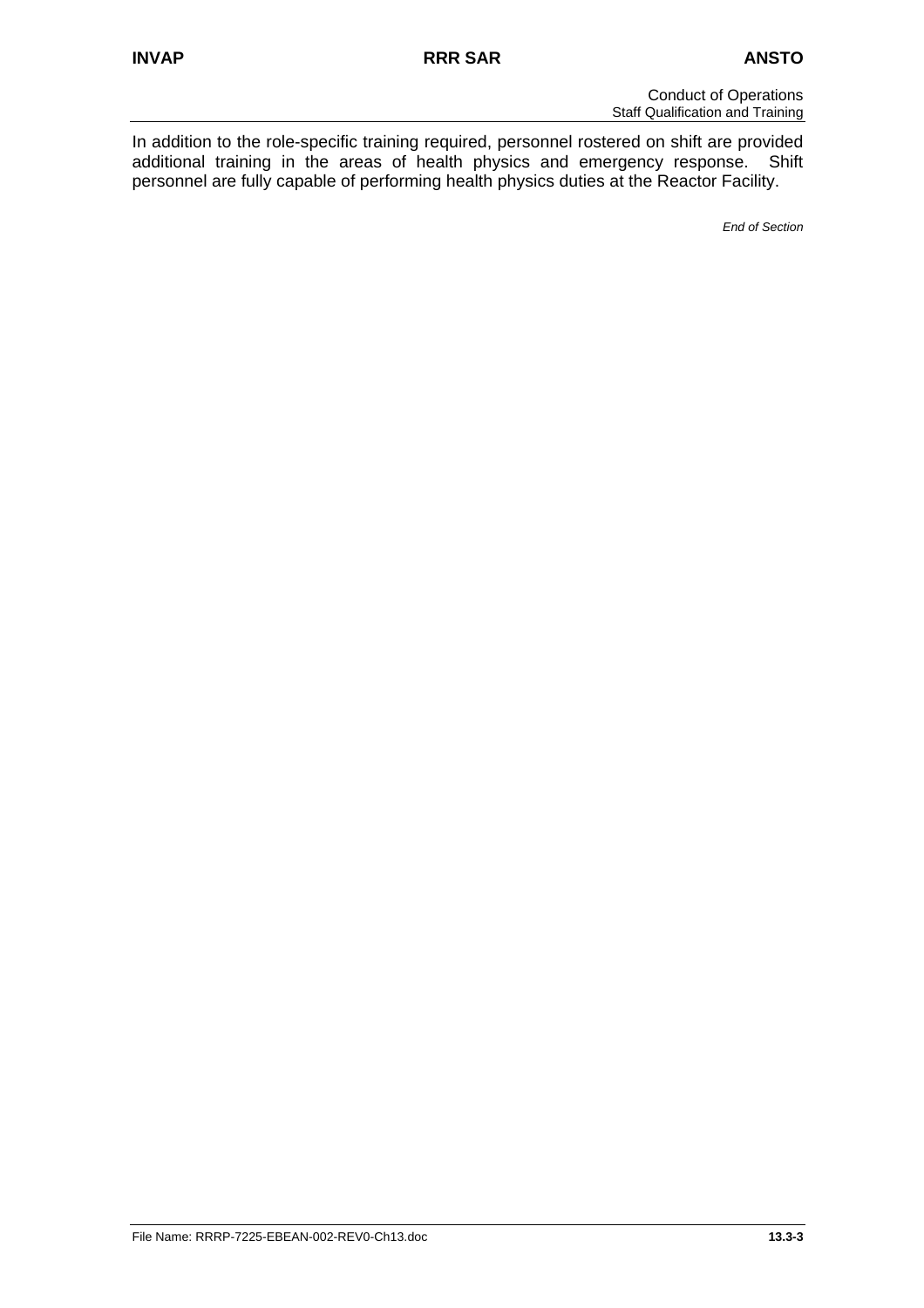# **13.4 TRAINING SYSTEM**

# **13.4.1 Introduction**

The safe and reliable operation of a nuclear facility depends, in large part, on personnel who understand the fundamentals of nuclear technology, in addition to the specific features of the facility. Personnel must be aware of, and have a healthy respect for the particular safety challenges posed by nuclear technology and be competent in their roles of supporting operation. Training of personnel is essential to the conduct of safe and reliable operations.

Training provides personnel with the knowledge and skills needed to perform their roles, a healthy respect for nuclear safety and radiation protection issues, and an awareness of the impact that actions have on safety and performance. It provides assurance that individuals have the capabilities needed to perform various assignments. The three components of training at the Reactor Facility are: induction, role-specific, and ongoing training.

Induction training familiarises new personnel with various aspects of nuclear technology in the specific operating environment. Personnel entering the organisation may have extensive education in their particular fields of study. The goal of induction training is to supplement this education by ensuring that new personnel gain the knowledge and skills needed in their roles. Induction training may include areas such as familiarisation, awareness, administration, reactor fundamentals and introductory facility systems training. Induction training provides individuals with knowledge of the following:

- a) An overview of the fundamental nuclear science relevant to facility operation.
- b) An understanding of basic design and operational characteristics of the facility.
- c) An understanding of organisational functions and arrangements.
- d) The need for a commitment to reactor safety and high standards.
- e) The need to conduct work activities according to applicable regulations and procedures.
- f) An understanding of generic issues applicable to all personnel at the facility.

One key element of induction training is safety culture awareness. Safety culture refers to that assembly of characteristics and attitudes which establishes that, as an overriding priority, nuclear safety issues receive the attention warranted by their significance. Safety culture has two general components. The first is the necessary safety management framework within the organisation, which is the responsibility of the senior management of the organisation. The second is the attitude of personnel at all levels in responding to and working within the framework. This training includes understanding of the importance of good safety culture and identification of its aspects and characteristics.

Role-specific training allows personnel to acquire the requisite knowledge and ability to support safe and efficient reactor operations. It includes a combination of classroom and on-the-job training to ensure that personnel obtain the necessary role-related competencies in the actual work environment. Practical training provides hands-on experience and allows trainee personnel to become familiar with facility characteristics and operating routines. Analysis, design, development, implementation and evaluation of training are performed to establish and deliver appropriate training required to achieve job competence for relevant Reactor Facility personnel.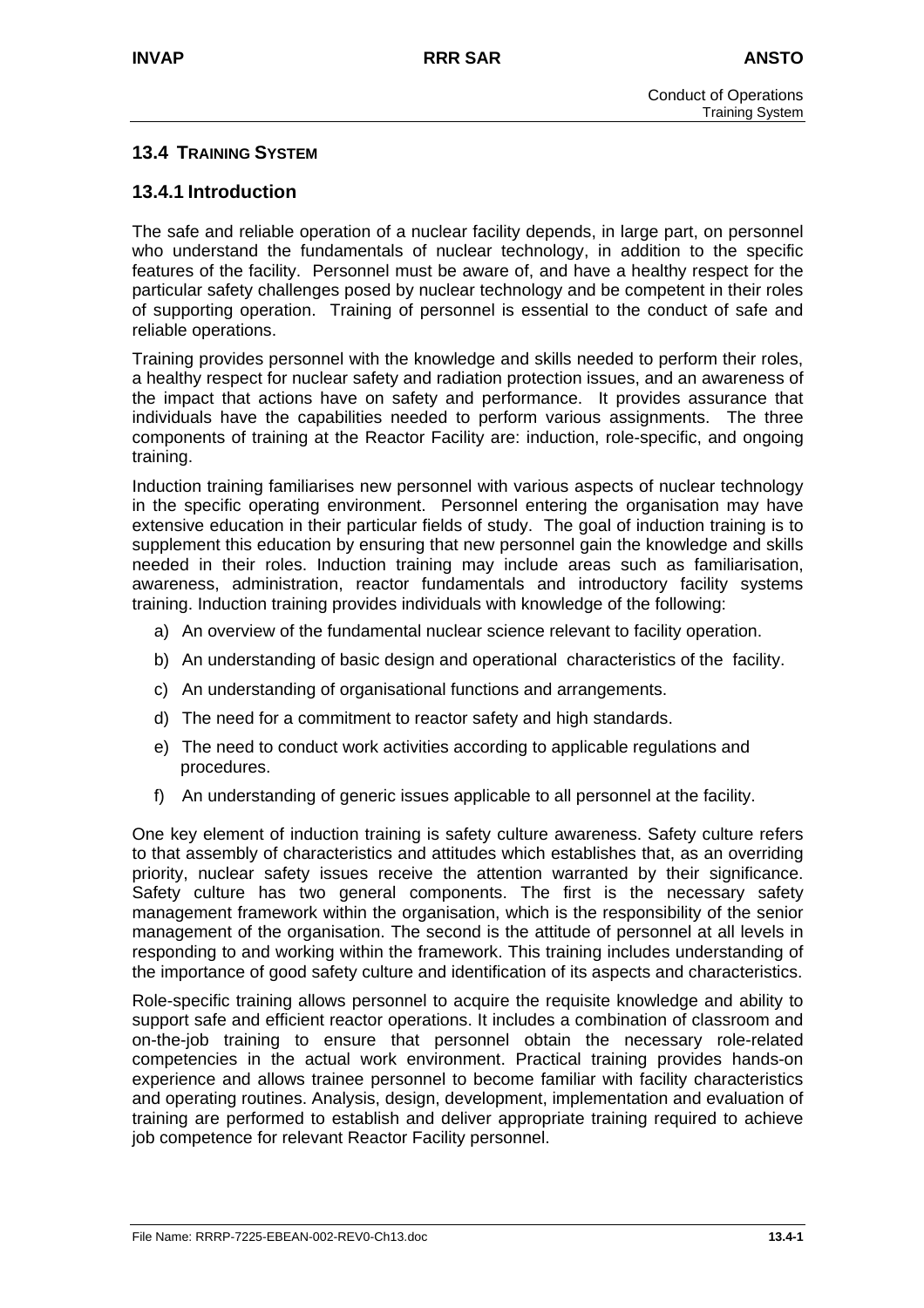Role-specific training provides those who support the operation of the Reactor Facility with the knowledge and skills to:

- a) Perform assigned duties safely, effectively, and efficiently.
- b) Contribute to the day-to-day teamwork necessary for successful operation.
- c) Conduct assignments according to applicable standards, regulations, policies, and procedures.

Ongoing training maintains and enhances personnel performance and develops a broader scope and depth of position-specific knowledge and skills. In addition, continuing training keeps personnel current with respect to management expectations, facility modifications, procedural changes, operating experience, and technical advances associated with their roles.

A systematic approach to training (SAT) is used for the implementation of initial and ongoing training to ensure that job competence requirements are achieved. This systematic approach to training is used to maintain adequate job performance levels and keep them current. Using a systematic approach, training needs are identified. These needs are reflected in the development of training materials. A systematic approach addresses the following:

Staff roles.

Required training courses.

Competency requirements.

Pre-requisite experience - both academic and practical.

Pre-requisite training - both academic and practical.

Selection processes.

Formal certification requirements where appropriate.

Generic course management arrangements.

Competency tests.

On-going or refresher training, including accreditation renewal for reactor operators.

Training records.

Training validation and review.

SAT is used in the analysis, design, development and implementation of initial and continuing training. The SAT involves continuous evaluation to enhance job performance and meet the needs of the organisation. The training program is comprised of an appropriate combination of classroom instruction, simulator training, on-the-job training, laboratory and workshop training and supervised self-study.

Training is developed and conducted to be consistent with the recommendations of the Safety Guide "Recruitment, Qualification and Training of Personnel for Nuclear Power Plants" (IAEA NS-G-2.8, 2002). Training is directed to the achievement of personnel competence as part of ensuring safe operation of the Reactor Facility at all times.

# **13.4.2 Training for Reactor Operators**

An important example of role-specific training is that which leads to the accreditation of reactor operators. Formal training for operators covers areas of technology to the levels necessary for their operational role. The training helps develop a thorough theoretical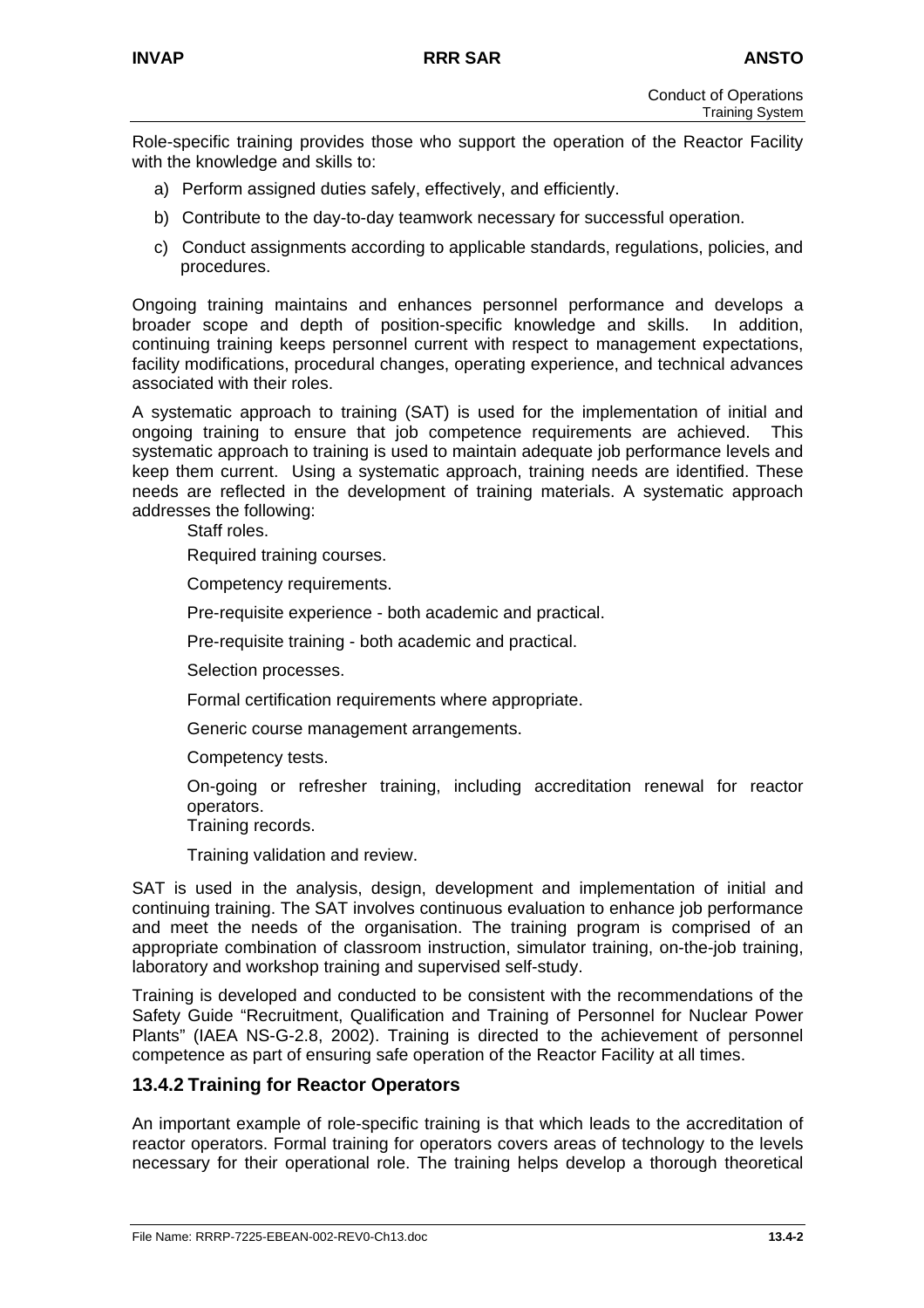and practical knowledge of plant systems, their function, layout and operation. Emphasis is placed on systems having safety significance. The training also emphasises the importance of maintaining the reactor facility within the licensing and design bases by ensuring that operation is in compliance with the Operational Limits and Conditions (OLC) and subordinate procedures and instructions.

Because reactor operators have the responsibility to control or supervise changes in the operational status of the reactor and have duties with a direct bearing on nuclear safety, they are accredited. Although all personnel require training, only Reactor Operators and Reactor Shift Managers need to be accredited. Having acquired accreditation, it is necessary for the operators and shift managers to be authorised to undertake operational duties by the Leader, Reactor Operations who must be satisfied that they are fit for duty. Their authorisation may be withdrawn from time to time at the discretion of the Leader, Reactor Operations without necessarily affecting their accreditation status. As part of their training and accreditation, reactor operating personnel accrue an extensive knowledge of reactor diagnostics and safety system operation.

# **13.4.2.1 Initial Classroom Training**

Classroom training for reactor operators encompasses the general areas of reactor theory, reactor technology, facility-specific systems, operating procedures and administrative requirements as well as facility specific aspects such as transient and accident analysis. A summary of the required subject matter for each area is given below. The list is not intended to be definitive. Greater details are given in procedures.

Reactor fundamental training includes consideration of the fundamentals of nuclear physics and reactor theory. This includes the fission process, neutron multiplication, source effects, control rod effects, criticality indications, reactivity coefficients and reactor poison effects. Also included are reactor kinetics, radiological safety principles and procedures, radiation monitoring methods and survey equipment, principles of shielding, heat transfer, thermodynamics and fluid flow and materials technology.

Reactor Technology considers general design features of the core structures, Fuel Assemblies, control rods and Reactor Building as well as reactor control and instrumentation systems, safety systems, reactor cooling systems, auxiliary systems and Containment design features.

Facility specific systems includes experimental and isotope production facilities together with the Cold Neutron Source (CNS).

Operating principles include reactor operating characteristics during steady state and transient conditions, OLC, core management and reactivity control, chemistry control, fuel handling facilities and procedures, procedures for normal and off normal operating conditions, emergency plans and procedures, and the handling and disposal of radioactive materials and effluent.

Administrative requirements include: nuclear material accountability, planning and scheduling, operations, facility access control, radiation protection, security, operational records retention, and reporting.

Training is also provided in the areas of:

- a) Procedures for design and operating changes to the facility
- b) Radiation hazards that may arise during normal and abnormal situations, including maintenance activities and various contamination conditions
- c) Assessment of facility conditions and selection of appropriate procedures during normal, abnormal, and emergency conditions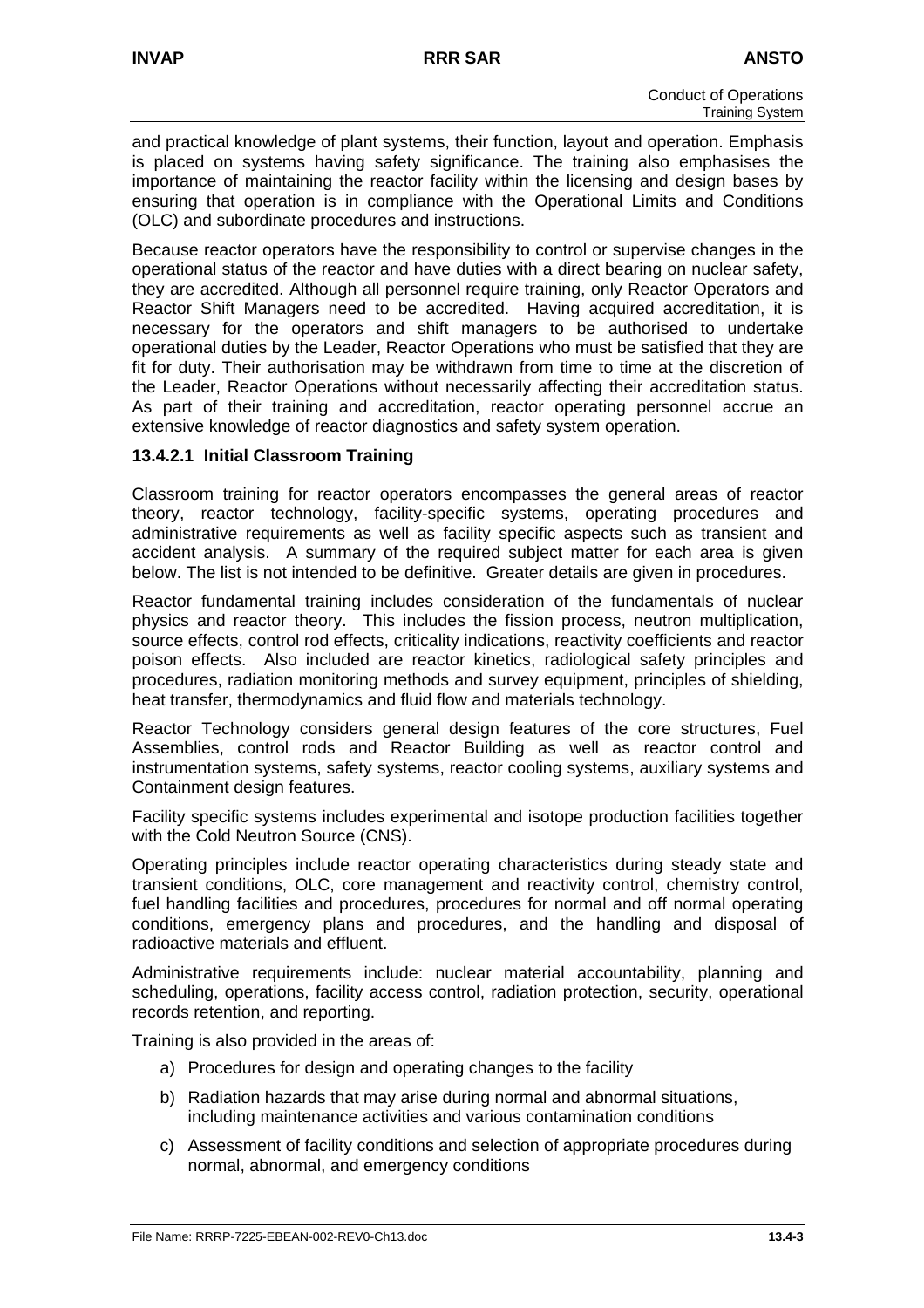- d) Procedures and limitations involved in initial reactor core loading, alterations in core configuration, control rod movement, and determination of various internal and external effects (including the effects of movement of irradiation rigs and targets) on reactivity
- e) Transient and accident analysis
- f) Instrument failure analysis
- g) Core damage mitigation
- h) Relevant regulatory requirements and codes/standards

The specific training syllabus for Reactor Operators is identified in the Reactor Facility Training Plan.

# **13.4.2.2 Initial Practical Training**

Reactor operator candidates are trained using the simulator to the extent practicable. This training may include:

- a) Performance of pre-startup procedures for the facility, including operating of those controls associated with equipment that could affect reactivity.
- b) Manipulation of the console controls to operate the facility between shutdown and operating conditions.
- c) Identification of alarms and condition-indicating signals and performance of appropriate remedial actions where appropriate.
- d) Identification of the instrumentation systems and the significance of facility instrument readings.
- e) Observation and safe control of the operating behaviour characteristics of the facility.
- f) Performance of control manipulations to obtain desired operating results during normal, abnormal, and emergency situations.
- g) Safe operation of the facility heat removal systems and identification of the relations of the proper operation of these systems to the operation of the facility.
- h) Safe operation of the facility auxiliary standby and emergency systems, including operation of those controls associated with equipment that could affect reactivity or the release of radioactive materials to the environment.
- i) The use and function of the facility radiation monitoring systems, including fixed radiation monitors and alarms, portable survey instruments, and personnel monitoring equipment.
- j) Exercises in identification of significant radiation hazards, including permissible levels in excess of those authorised, and implementation of procedures to reduce excessive levels of radiation and to guard against personnel exposure.
- k) Participation in Emergency Exercises to acquire knowledge of the Emergency Plan for the facility.

#### **13.4.2.3 Ongoing Training**

Ongoing training is necessary to maintain and enhance the level and currency of competence of reactor operators in terms of their knowledge, skills, and abilities. It is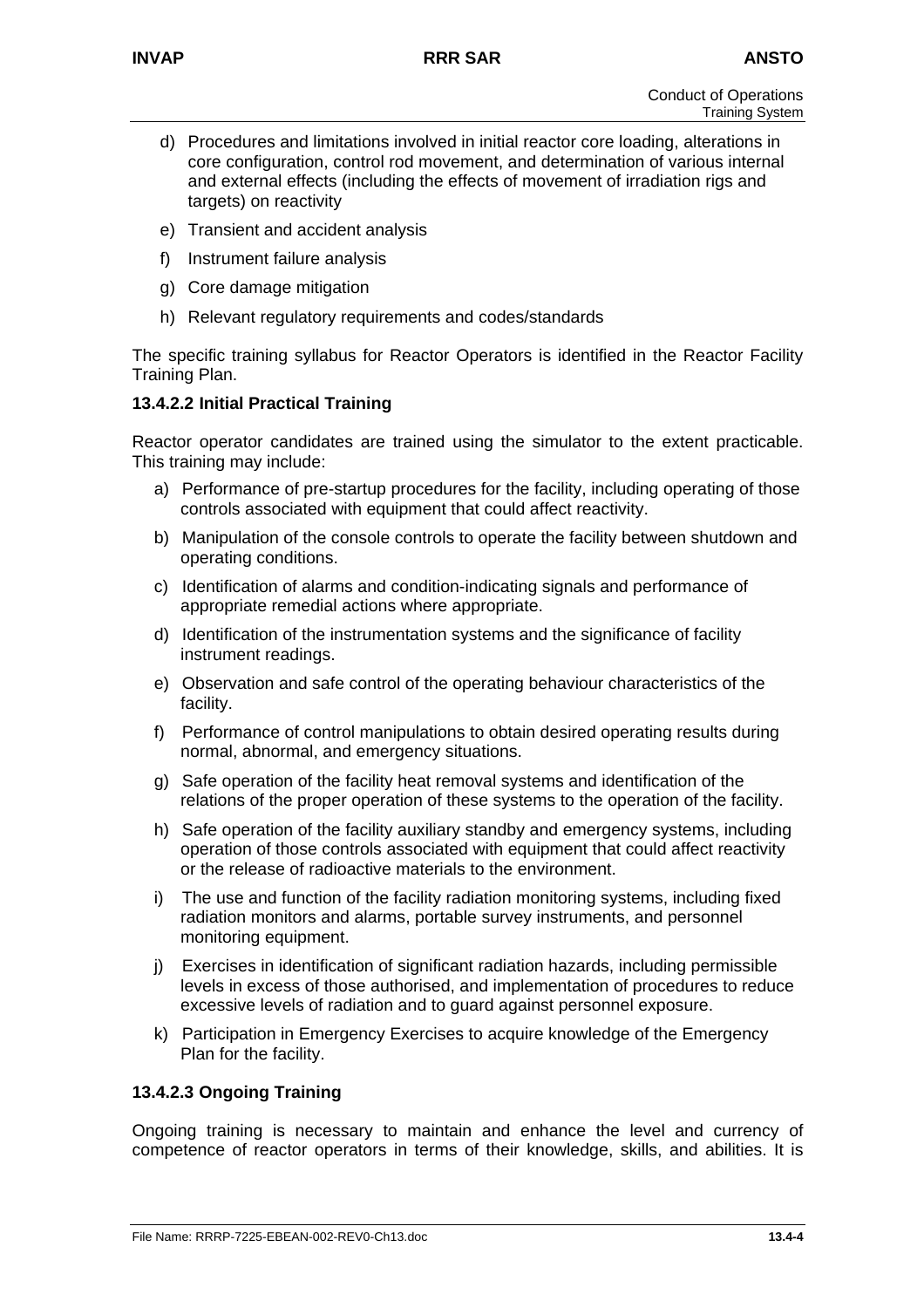carried out on a regular basis. Classroom training reinforces those aspects set out in 13.4.2.1. The Reactor Facility simulator is also used in the maintenance of proficiency.

As part of their ongoing training, operators receive instruction in supervisory skills and teamwork. The scope and depth of ongoing training is based on facility operating experience.

#### **13.4.2.4 Evaluation Training Effectiveness**

Reactor Operator training is evaluated for effectiveness in a variety of ways.

- a) Written examinations and practical tests for initial accreditation
- b) Written examinations which determine the Reactor Operator's knowledge of subjects in the ongoing training program and provide a basis for evaluating their knowledge of abnormal and emergency procedures
- c) Systematic observation and evaluation of the performance and competency of reactor operators in the performance of their role, including evaluation of actions taken during actual events or following simulated abnormal and emergency events

Provisions may be made for participation in an accelerated training program when performance evaluations conducted in accordance with the above indicate the need.

# **13.4.3 Training of Other Personnel**

In addition to personnel directly involved with operation of the Reactor Facility, other personnel perform roles which may have an impact on nuclear safety. These personnel undergo appropriate training as described in 13.4.1 above and are assessed for their competence prior to being authorised to perform their role. These personnel include the Reactor Physicist, and key maintenance and utilisation personnel. The assessment of the Reactor Manager and Section Leaders to perform their roles is undertaken as part of the recruitment and selection process for these positions.

Reactor Maintenance personnel undertake tasks on safety-related equipment and the potential exists for affecting the availability of those systems or impairing the performance of the safety function of those systems. In addition to specific system and component maintenance training, maintenance staff are appropriately trained in:

- a) the design of systems and components, systems interfaces and interactions;
- b) the OLC, Engineered Safety Features and Minimum Plant Configuration;
- c) QMS procedural requirements, including plant isolations, danger tagging and safe work permits;
- d) the potential safety implications on removal of systems for maintenance; and
- e) human factors associated with the performance of maintenance work and return to service of items maintained, including particular attention on the impact of errors of omission and errors of commission.

The Reactor Physicist is responsible for performing calculations to determine core and irradiation configurations and to ensure compliance of those configurations with the OLC. Reactor Utilisation personnel undertake activities associated with the movement of fuel and irradiation targets in the facility pools, elevators and hot cells, as well as other tasks. These personnel are trained in the items above. They are also trained in the relevant procedural requirements, potential safety implications, and human factors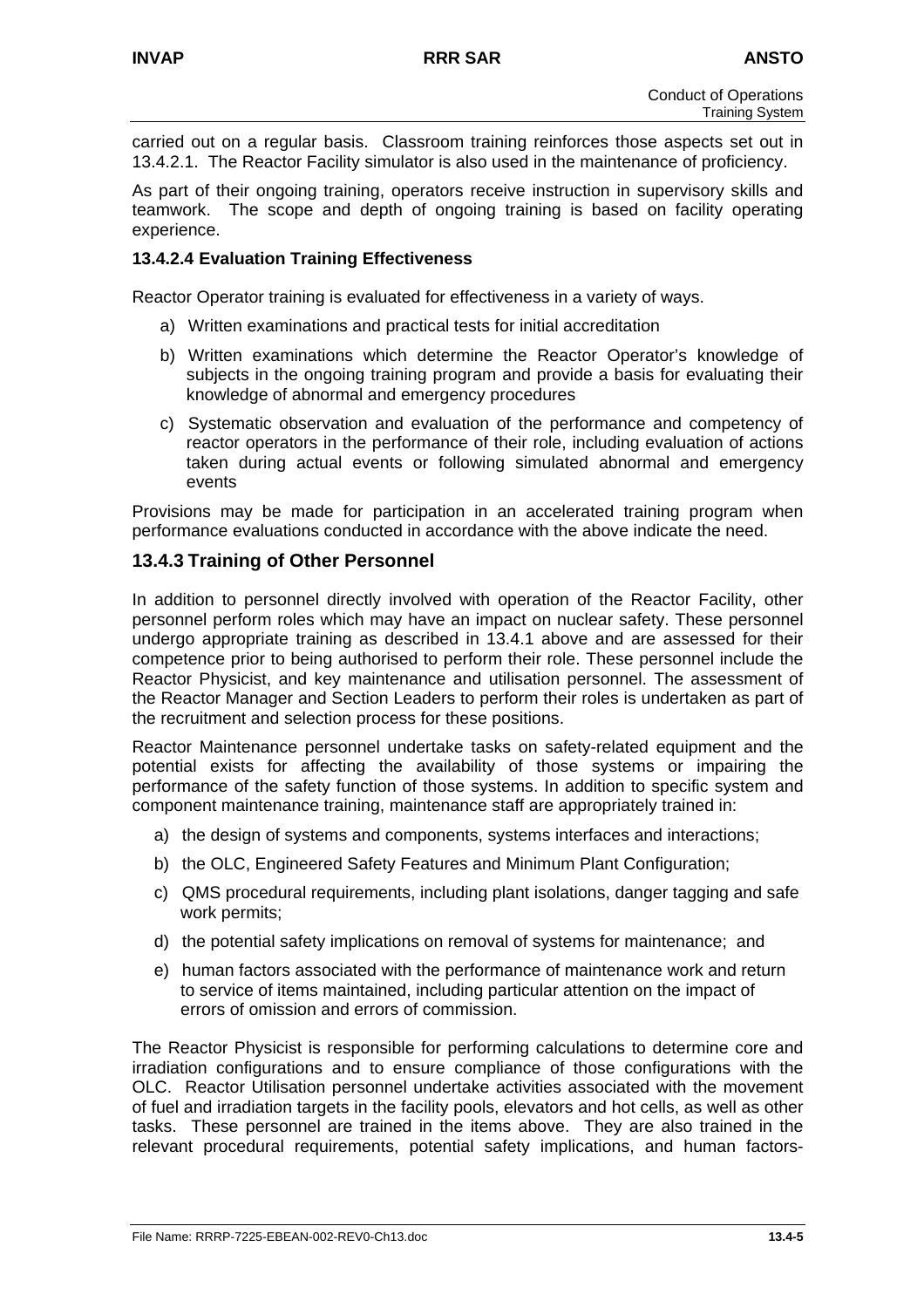related aspects of the performance of their roles, in addition to the specific training required for those roles, namely reactor physics calculations and utilisation activities.

The specific training syllabi for these personnel are identified in the Reactor Facility Training Plan.

# **13.4.4 Training for Emergencies**

Special training is provided for Reactor Facility staff having assigned roles under the Emergency Plan. Additional information regarding the Emergency Plan and Emergency Training is provided in Chapter 20, Emergency Planning and Preparedness.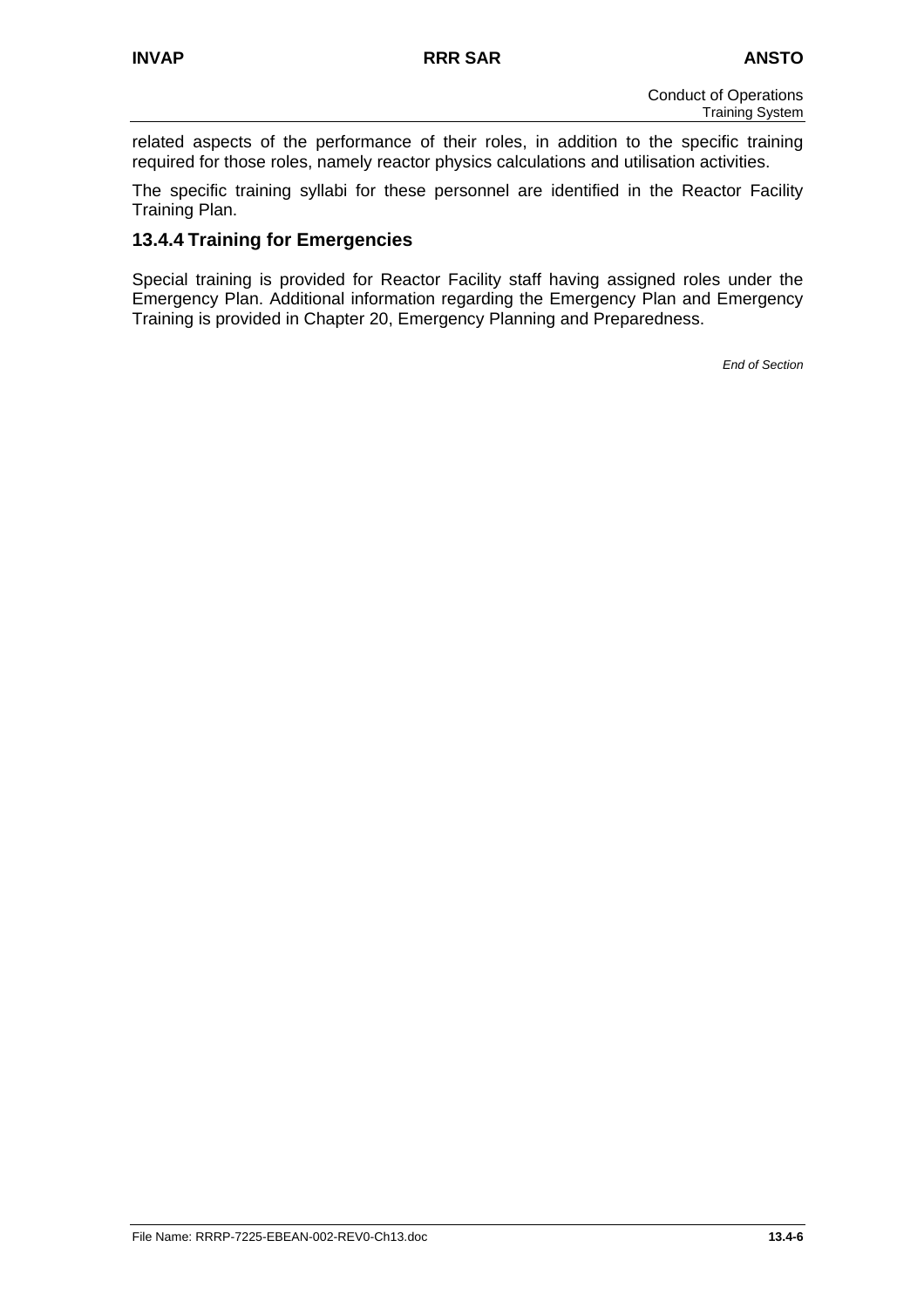# **13.5 REVIEW AND AUDIT**

As part of the continuing operation of the Reactor Facility, measures are in place to review and audit the facility's operations. There are three basic levels of responsibility and control for this review and audit. They are the management, the Reactor Assessment Committee, and the Quality System.

# **13.5.1 Management**

The safe operation of the Reactor Facility requires that the organisation be staffed by competent personnel who have the proper awareness of the technical and administrative requirements for safety. The staff should be imbued with a healthy safety culture. This culture, which is reinforced by day-to-day conduct, goes beyond the simple implementation of minimum requirements. Pervasive safety awareness is important for all who are involved in reactor operations. This pervasive safety approach is a key element in safety culture.

It is the responsibility of all levels of management within ANSTO to establish a safety culture and to develop the tools that enable this safety culture to permeate and take root in all activities, including the Reactor Facility operation.

# **13.5.2 Reactor Assessment Committee**

The Reactor Assessment Committee (RAC) reviews issues of operational significance and advises the Reactor Manager regarding nuclear and radiation safety. The RAC chairman is in a reporting relationship distinct from that of the Reactor Manager, and is appointed in writing by the ANSTO Executive Director or nominee.

A quorum consists of five members, including the Chairman. Members are knowledgeable and are chosen judiciously by the Chairman so that the RAC has the capability to review issues in the areas of reactor operations, maintenance, instrumentation and control, engineering and radiation protection. The RAC is responsible for reviewing proposed changes that have potential for significant implications for safety; events and non-conformances of significance; and required reports to ARPANSA.

The RAC provides advice to the Reactor Manager and supports the process by which issues having significant implications for safety are referred to ARPANSA for review and approval. This advisory committee meets regularly and written minutes of the meeting are maintained.

# **13.5.3 Radiation Safety Committee**

An ongoing review of the radiation protection program and radiation safety aspects of the Reactor Facility is performed through a Radiation Safety Committee. Details of operations of this Committee are provided in Section B: Plans and Arrangements, Radiation Protection.

# **13.5.4 Quality**

ANSTO staff are responsible for performing Quality audits. These audits may be considered a form of self-assessment.

The ANSTO Quality System requires that planned and periodic audits be performed to verify compliance of activities affecting quality and to determine effectiveness. Personnel perform such performance-based audits on internal activities, as necessary, to provide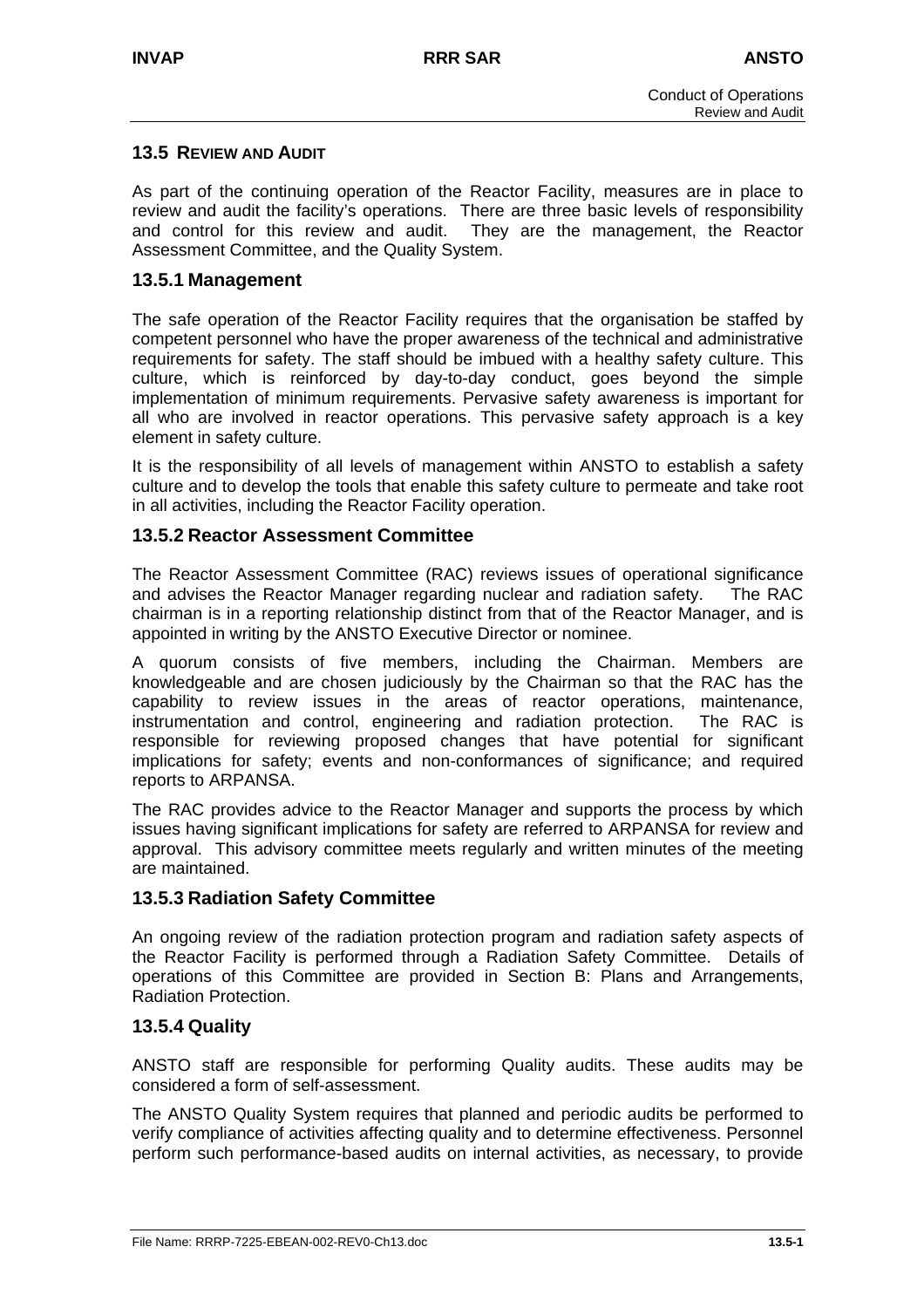an objective evaluation of the effectiveness of their programs; to ensure that their programs are in compliance with established requirements, methods, and procedures; and to verify implementation of recommended corrective action.

ANSTO audits are conducted in accordance with established procedures. Procedures provide the means to assure that audits are performed in a thorough and professional manner. Audit checklists may be used to ensure that audits include the objective evaluation of work areas, activities, processes and items and the review of documents and records. It is a requirement that a formal report be prepared upon completion of each audit. The audit report identifies any deficiencies or non-conformances found during the audit, and recommends corrective actions.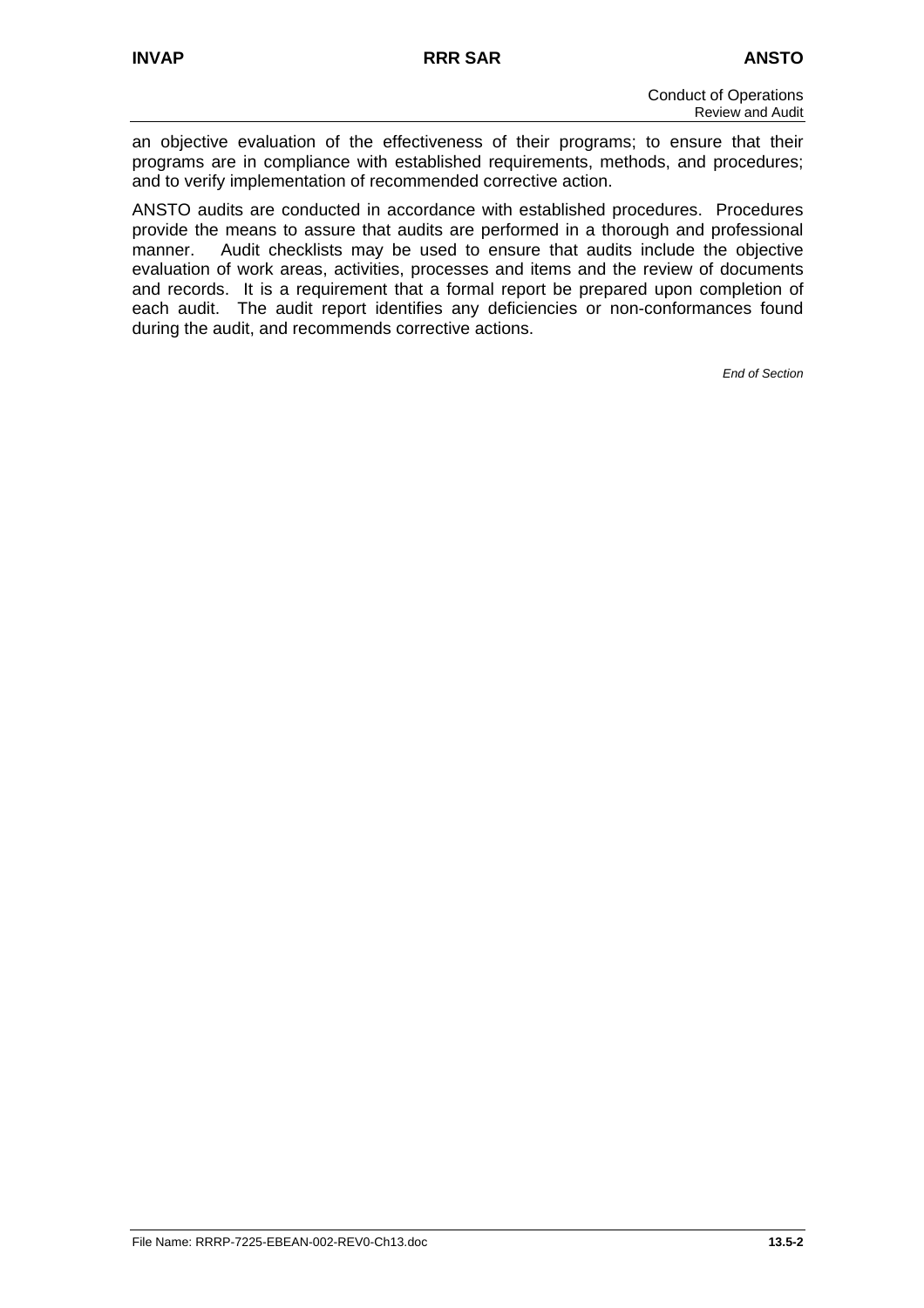# **13.6 FACILITY DOCUMENTS**

# **13.6.1 Introduction**

The Quality Management System for the Reactor Facility which is ISO 9000 certified, includes arrangements for:

- a) Operation, which takes account of the International Atomic Energy Agency (IAEA) Safety Requirements of Research Reactors (Draft DS272, September 2002).
- b) Utilisation and modification, which uses IAEA guidance on the safe Utilisation and Modification of Research Reactors (IAEA Safety Series No.35-G2, 1994).

Facility documents required for safe reactor operation are available to relevant personnel. Such documents include the:

Safety Analysis Report.

Operational Limits and Conditions (incorporated into the SAR by reference).

Operating Manual (including Plant Operating Procedures and Instructions).

Systems Manuals (Design and Operation).

Testing and Inspection Plan, Plant Maintenance Manual and Systems Maintenance manuals.

Training Plan.

QA Plan.

Radiation Protection Plan.

Emergency Plan.

#### **13.6.2 Plans**

A number of high level operational plans support the operation of the Reactor Facility. These include:

Plan for Effective Control

Safety Management Plan

Radiation Protection Plan

Radioactive Waste Management Plan

Security Plan

Plan for Ultimate Disposal or Transfer

Environmental Management Plan and

Emergency Management Plan.

In addition to the above plans, Radiation Protection and Radioactive Waste Management are addressed in SAR Chapter 12 whilst Emergency Planning is addressed in SAR Chapter 20.

Maintenance, and Testing and Inspection Plans are discussed in Section 13.7.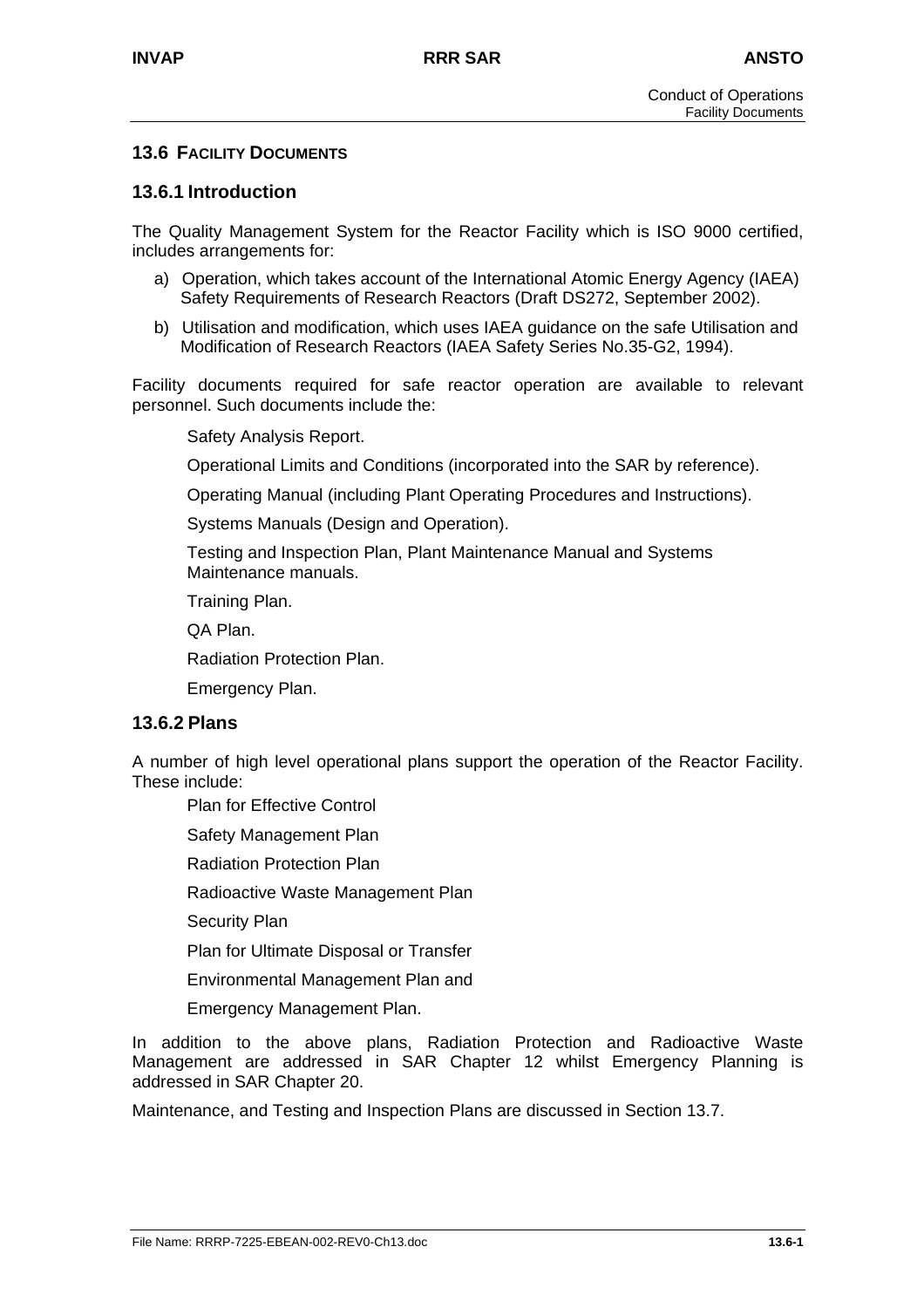# **13.6.3 Procedures**

ANSTO's activities are governed by principles, policies and processes. In addition to ensuring safety, site-wide documentation aims to achieve efficiency, effectiveness and consistency in all of ANSTO's activities. These principles, policies and processes are generally applicable to all of ANSTO, including the Reactor Facility.

Written procedures and supporting instructions are established, implemented, and maintained covering activities that affect nuclear and radiation safety. The procedures include sufficient information to operate the reactor safely. Procedures are prepared in accordance with administrative guidance that governs the format, development, review, revision and control of such procedures. An approved set of written procedures is used to conduct facility operation and maintenance. Areas of Reactor Facility operation for which written procedures are available include:

Operations.

Emergency and Abnormal Operation.

Administrative.

Surveillance and Testing.

Maintenance.

Waste Handling, Chemistry, and Radiation Protection.

Reactor Utilisation.

Security.

Nuclear Material Accountability.

Procedures, and changes thereto, with implications for safety are reviewed by the Reactor Assessment Committee as part of the review process before final authorisation is granted by the Reactor Manager for implementation.

#### **13.6.3.1 Operating Procedures and Operating Instructions**

Facility operations are conducted in accordance with written operating procedures and operating instructions. The operating procedures cover the performance of integrated facility operations such as startup and shutdown as well as response to transients. The operating procedures may refer to specific operating instructions which are detailed stepby-step instructions for operating individual systems or specific components within a system.

#### **13.6.3.2 Emergency and Abnormal Operating Procedures**

Facility operation during abnormal conditions is governed by written procedures. These procedures are written such that the minimum shift complement of personnel can perform the immediate actions necessary to mitigate the event in progress.

#### **13.6.3.3 Administrative Procedures**

Administrative procedures provide general guidelines or policies related to the general administration, operation, utilisation and maintenance of the facility. These procedures receive the same level of control and review as operating procedures and instructions.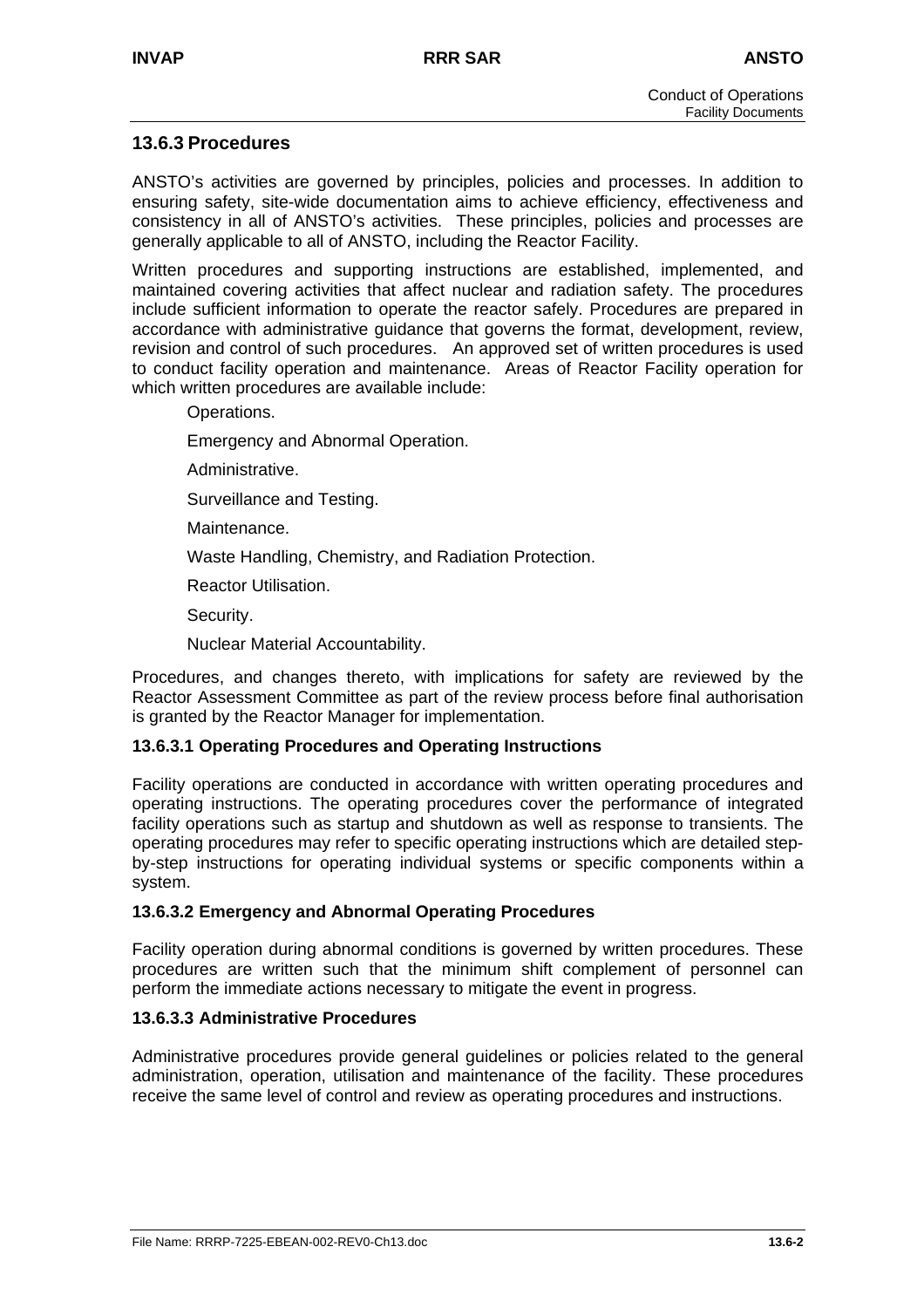# **13.6.3.4 Surveillance and Test Procedures**

Surveillance and test procedures are used to perform operations for the purpose of performance analysis. Much of the routine testing is performed by Reactor Operators.

#### **13.6.3.5 Maintenance Procedures**

Facility maintenance is conducted in accordance with written general maintenance procedures which provide guidelines to be followed by ANSTO personnel and contractors to ensure safety and quality control. Maintenance procedures are prepared in advance to cover foreseeable maintenance tasks which are performed routinely, such as preventative maintenance. Routine maintenance is carried out by Reactor Maintenance, other ANSTO divisions under QMS service level agreements and contractors. Maintenance procedures for infrequent tasks are written on an as-needed basis.

#### **13.6.3.6 Waste Handling, Chemistry, and Radiation Protection Procedures**

These procedures cover the surveillance, scheduling, and control of waste, chemistry, and radiation protection activities. These procedures receive the same level of control and review as operating procedures and instructions.

#### **13.6.3.7 Reactor Utilisation Procedures**

These procedures provide written instruction governing the surveillance, scheduling, and control of the Reactor Facility irradiation facilities. These procedures receive the same level of control and review as operating procedures and instructions.

#### **13.6.4 Procedure Change Process**

All proposed procedure changes are reviewed by an independent reviewer. The process calls for a competent person, independent of the preparer, to review the proposed change. In addition to being knowledgeable in the functional area affected, the Independent Qualified Reviewer has completed appropriate training. One of the primary purposes of this review is to assess any significant implications for safety. Proposed changes with the potential for significant implications for safety are also reviewed by the Reactor Assessment Committee.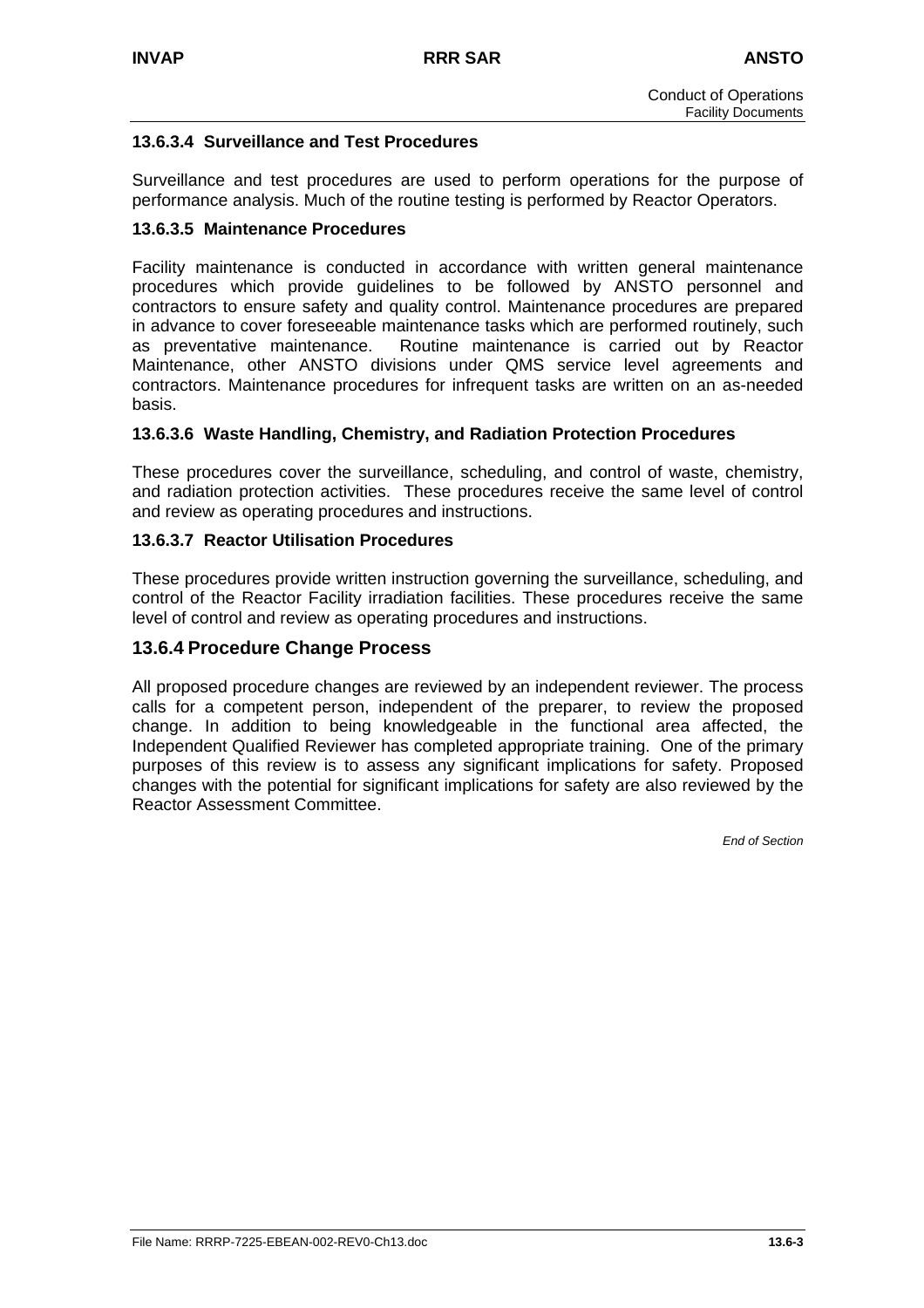#### **13.7 MAINTENANCE, TESTING AND INSPECTION**

It is important that equipment needed to support the safe and reliable operation of the Reactor Facility be properly maintained and kept in good operating condition. Maintenance refers to those organised activities that do this, and includes both preventive and corrective maintenance. A preventive maintenance program is used to optimise equipment reliability. The overall maintenance program manages risks that may arise as a result of maintenance activities. The Reactor Facility design incorporates many desirable features such as defence-in-depth, redundancy, and testability. As such, routine testing and maintenance can be conducted during operation. The benefits of performing maintenance activities during power operations include increased system and facility availability, reduction of equipment and system material condition deficiencies that could adversely impact operations, and reduction of work scope during refuelling outages.

Programs for maintenance, testing, and inspection of structures, systems, and components required for nuclear safety are established and maintained. As holder of the licence to operate the nuclear reactor, ANSTO monitors the performance and condition of such systems, structures and components in a manner sufficient to provide assurance that they are capable of fulfilling their intended safety functions. It is important that high standards be applied to those systems, structures and components that are relied upon to remain functional during and following design basis events. This requirement is to ensure adequate core cooling and the integrity of the reactor coolant boundary, the capability to shut down the reactor and maintain it in a safe shutdown condition, or the capability to prevent or mitigate the consequences of accidents that could result in potential offsite doses.

Maintenance, testing, and inspection of safety systems is performed using approved procedures. The results of post-maintenance testing are reviewed by an authorised operator prior to restoring operability. Surveillance testing is conducted in accordance with Operational Limits and Conditions to ensure that selected systems, structures and components are capable of fulfilling their intended safety functions.

The maintenance, testing and inspection program addresses:

- a) Systems, structures and components that are necessary for nuclear safety.
- b) Inspection and testing criteria.
- c) Maintenance, inspection and test intervals.
- d) Responsibilities for inspection, testing and maintenance.
- e) Maintenance, testing and inspection records.
- f) Post-maintenance testing requirements.

Control over maintenance activities is provided to ensure that safety requirements are met. The maintenance, testing and inspection program is reviewed at regular intervals to incorporate the lessons learned from experience.

The performance of maintenance will not result in deliberate or unintentional design changes to the system being maintained. Procedures for implementation of a modification are followed if a maintenance activity requires a design change or indicates that a design change should be made.

Records of maintenance, testing and inspection conform to the requirements of the Quality System.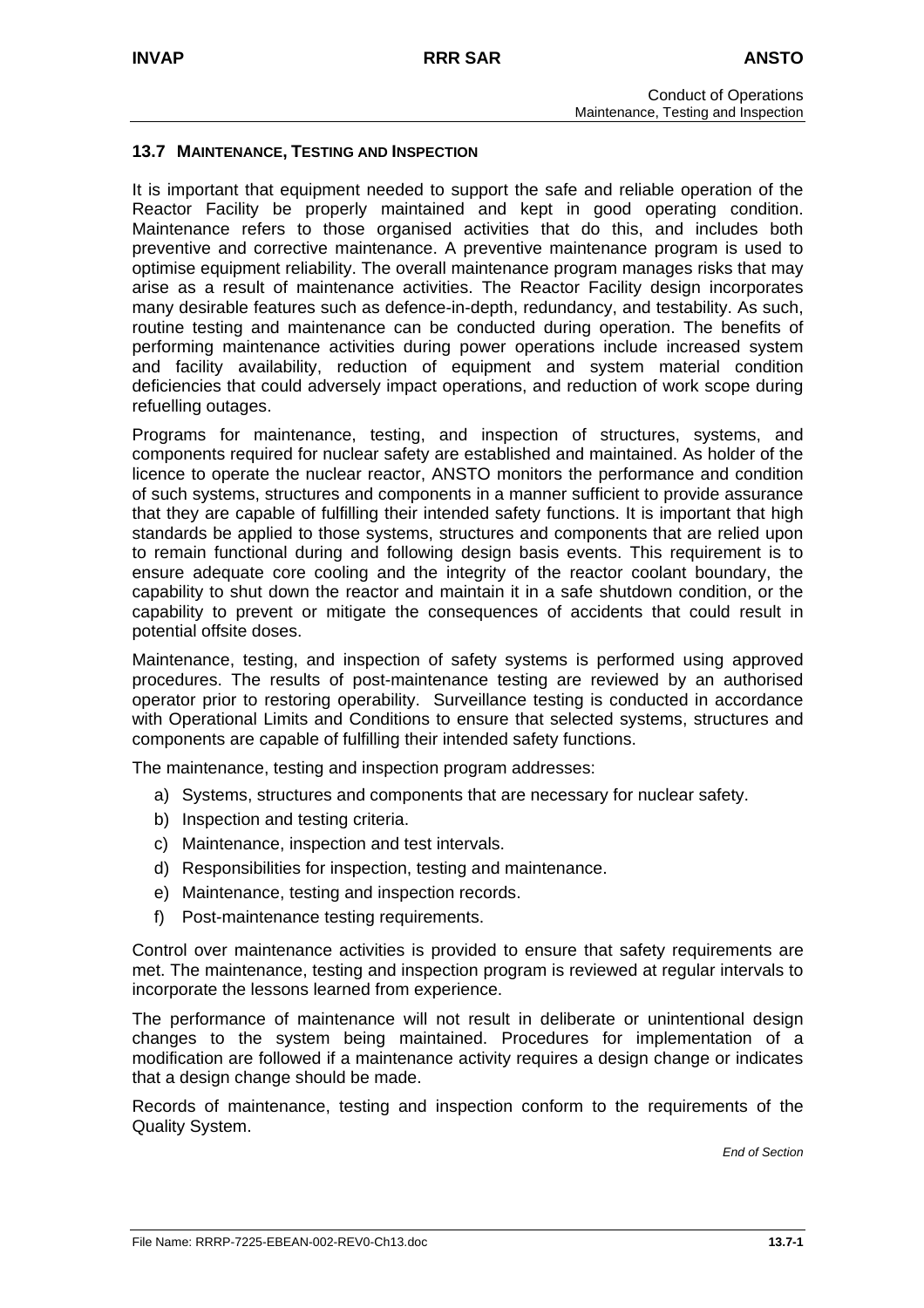#### **13.8 PHYSICAL SECURITY**

The physical security arrangements are developed by ANSTO in consultation with the Australian Safeguards and Non-proliferation Office.

The security system is designed to counter and discourage hostile actions by one or more persons inside or outside the facility.

High availability and reliability is designed into the system. The system is fully integrated with the Lucas Heights Science and Technology Centre security arrangements.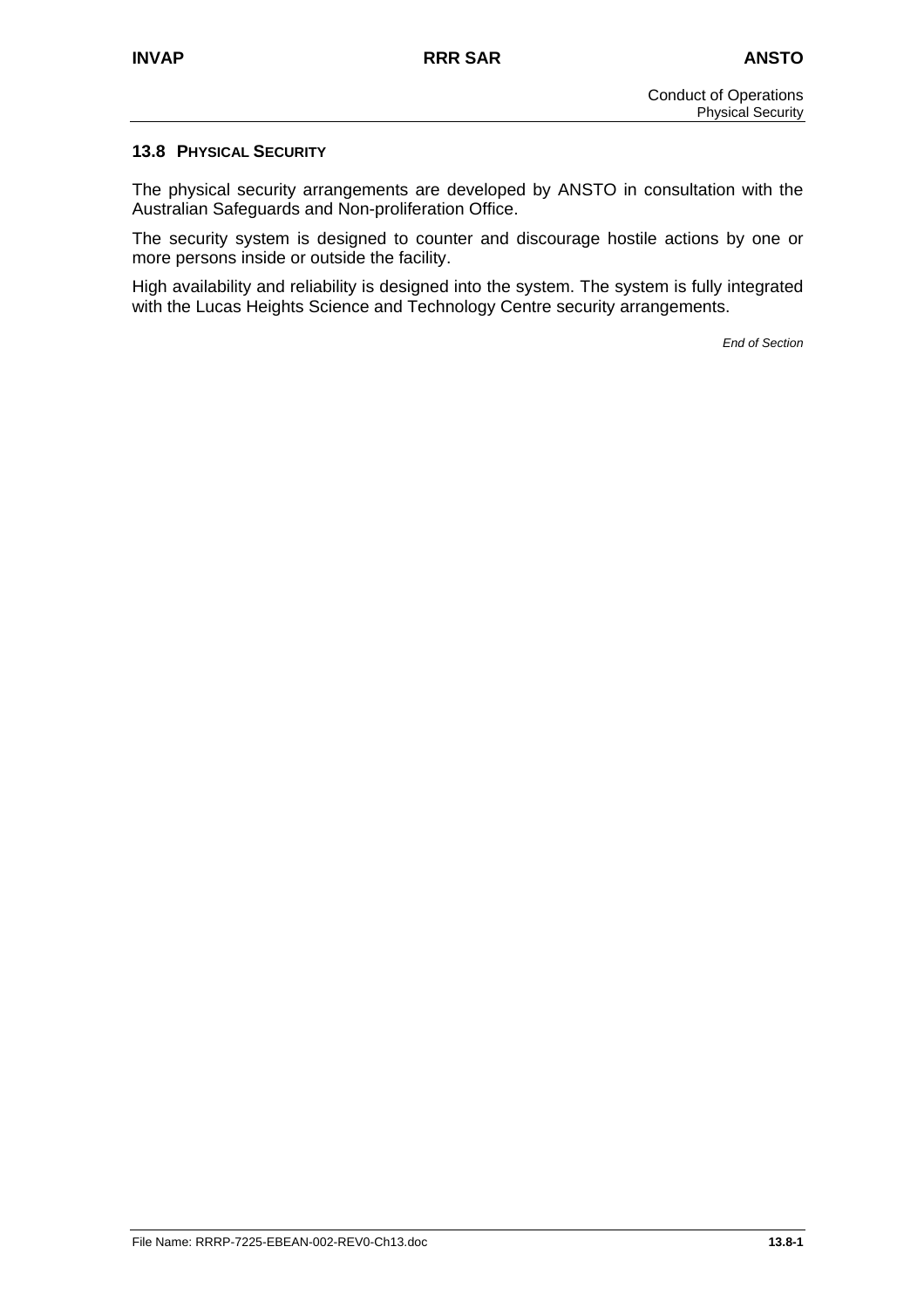#### **13.9 RECORDS AND REPORTS**

Records and reports are prepared as a routine part of operation. Records are kept of the Reactor Facility condition, changes in the reactor design, insertion and removal of flux monitors or samples, fuel movements, and abnormal occurrences. Care is exercised to avoid accumulation of irrelevant or unimportant data so as not to obscure important information. To the extent practicable, information is concentrated or condensed in order to facilitate retrieval and storage. ARPANSA reporting requirements are identified in Standard Licence Conditions.

#### **13.9.1 Outline of Record Contents**

#### **13.9.1.1 Operating logs**

Operating logs document all significant events that occur during Reactor Facility operation. The principal log of record is the Main Control Room logbook.

#### **13.9.1.2 Modifications**

A record of every modification to the Reactor Facility is kept. The record includes a description of the modification and the impact on safety.

#### **13.9.1.3 Movement of Nuclear Fuel**

Movement of nuclear fuel is described in this record and includes:

- (a) Entrance/removal of new or spent Fuel Assemblies to/from the Reactor Building and storage in the Fuel Room.
- (b) Changes in position within the reactor core grid.
- (c) Loading/unloading of new or spent Fuel Assemblies into/from the reactor core grid.
- (d) Loading/unloading of new or spent Fuel Assemblies into/from the Reactor Pool storage racks.
- (e) Transfer to/from the Reactor Pool to the Service Pool.
- (f) Loading/unloading in the Service Pool of spent Fuel Assemblies into/from storage racks.

Movement of associated nuclear materials is also recorded.

The records list the transfer operation and include a list of material stored at each location.

In addition, the movement of other relevant nuclear materials is documented and controlled per procedures.

#### **13.9.1.4 Radiation Dose and Medical Examinations**

Records of radiation dose to Reactor Facility staff and the results of medical examinations are retained.

#### **13.9.1.5 Effluent and Environmental Monitoring**

Records of liquid and gaseous effluent discharges are maintained.